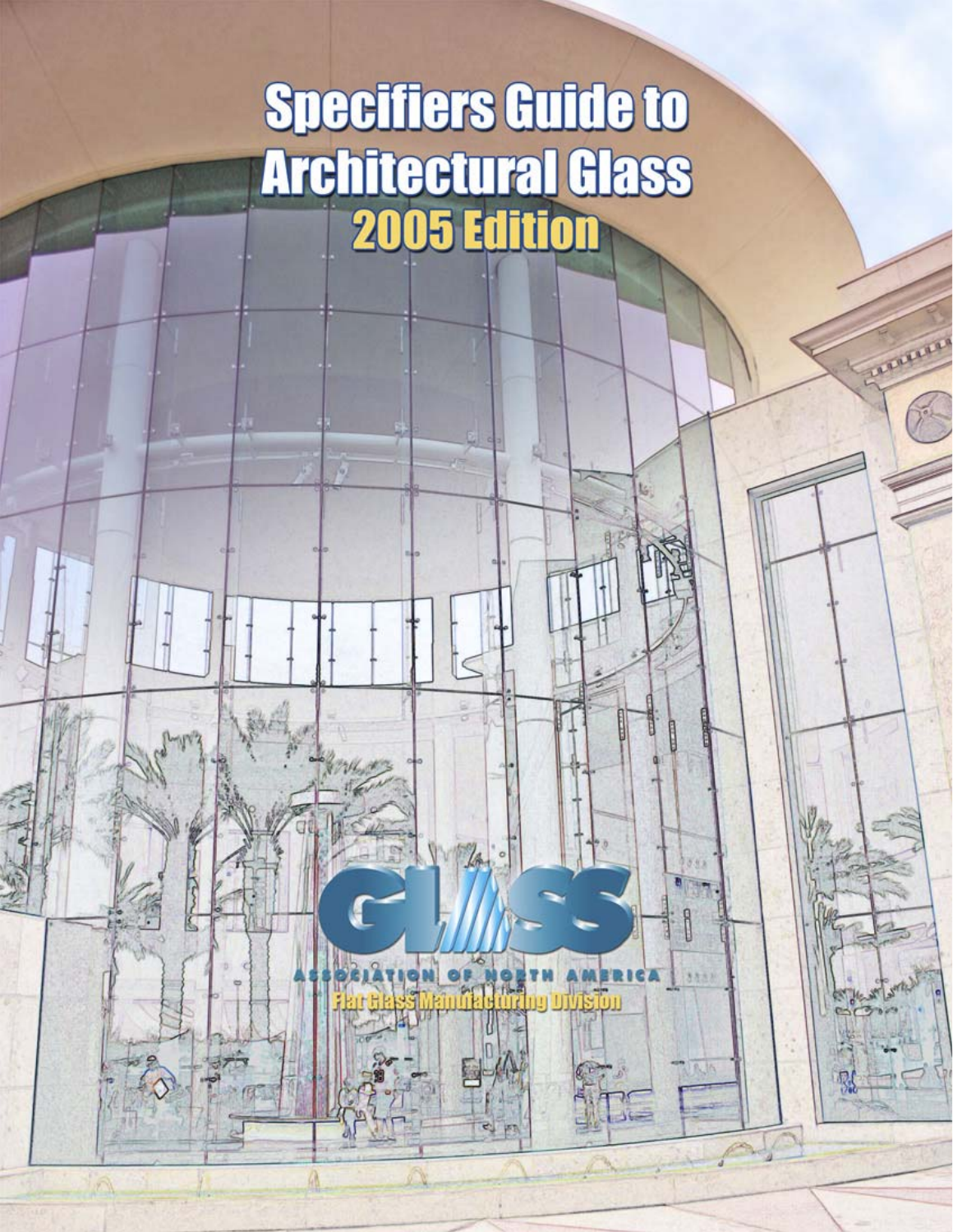# **SPECIFIERS GUIDE TO ARCHITECTURAL GLASS**

#### **Introduction**

 The Glass Association of North America (GANA) provides the organizational structure for addressing the needs of a diverse membership. Comprised of six Divisions and an Affiliate classification, GANA puts members in regular contact with their peers, customers, and suppliers in an environment that facilitates the nurturing of an understanding essential to strong, effective working relationships. GANA provides members with premiere educational programs, publications, networking opportunities, meetings, and conventions.

 The Flat Glass Manufacturing Division (FGMD) is comprised of manufacturers of flat glass maintaining float glass plants in North America and associate members supplying goods and services to the flat glass industry.

 GANA has developed this Guide to assist those involved in the specification, selection, and use of glass in architectural applications. Additional GANA reference manuals and informational bulletins should be a part of every fenestration product reference library. See page 16 for a list of additional resources.

#### **Table of Contents**

| <b>Chapter One:</b>   | <b>Float Glass Manufacturing Process</b>                       | Page 2  |
|-----------------------|----------------------------------------------------------------|---------|
| Chapter Two:          | <b>Types of Glass</b>                                          | Page 4  |
| <b>Chapter Three:</b> | Physical Properties and Glass Strength                         | Page 8  |
| <b>Chapter Four:</b>  | Thermal and Solar Optical Properties of Float Glass            | Page 10 |
| Appendix 1:           | <b>GANA Flat Glass Manufacturing Division Member Companies</b> | Page 14 |
| Appendix 2:           | Referenced Standards                                           | Page 15 |
| Appendix 3:           | <b>Technical Resources</b>                                     | Page 16 |
| Appendix 4:           | Referenced Organizations                                       | Page 17 |

#### **Disclaimer**

 The Glass Association of North America (GANA) has produced this *Specifiers Guide to Architectural Glass* solely to provide general descriptions concerning the basics of glass. It is the responsibility of the user of this Guide to ensure that glass is selected and installed by competent professionals in compliance with all relevant laws, rules, regulations, standards and other requirements.

 GANA disclaims any liability for any loss or damage of any kind arising out of the use of this Guide and all those using it agree, as a condition of its use, to release GANA from any and all liability, loss or damage of any kind or nature arising out of or relating in any way to its use. Users of this Guide understand that GANA is not responsible for any errors or omissions of any kind contained in this Guide and that GANA does not design, develop, manufacture, guarantee or make any express or implied representations or warranties as to fitness, merchantability, patent infringements or any other matter respecting any products, processes or equipment referred to in this Guide. GANA does not guarantee any results of any kind relating to the use of this Guide. GANA expressly reserves the right, in its sole discretion, to revise, amend, or otherwise modify the Guide from time to time as it sees fit and to do so without notice to prior recipients of the Guide.

 The standards referenced in the GANA *Specifiers Guide to Architectural Glass* are under the jurisdiction of a number of organizations and agencies and are continuously being revised. The documents referenced in this Guide are those in effect as of July 2004. The most recent standards should be referenced. Full names of reference standards and publishing entities are listed in Appendices 2 and 4.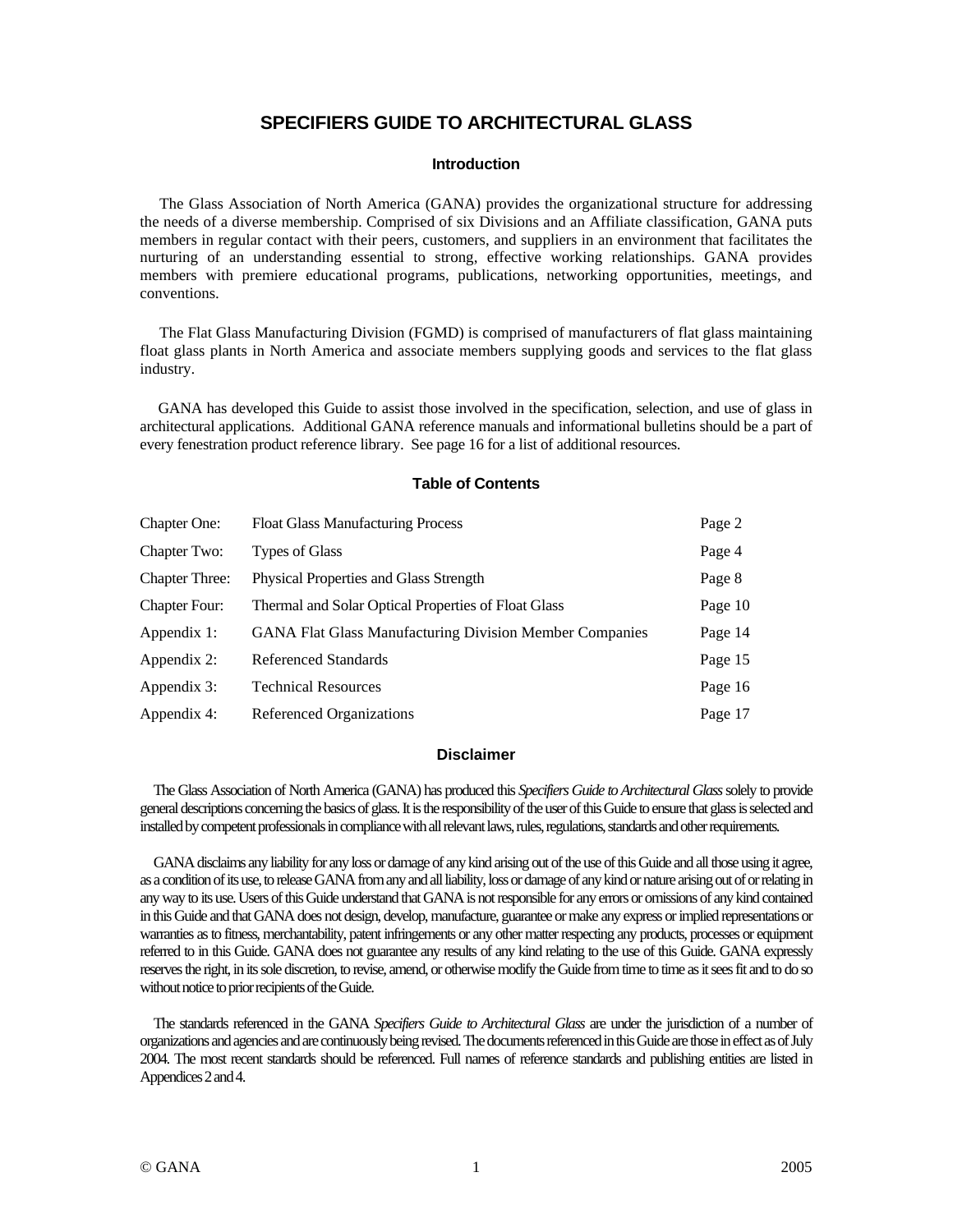# **SPECIFIERS GUIDE TO ARCHITECTURAL GLASS**

# **Chapter One: Float Glass Manufacturing Process**

 The majority of glass used today in architectural applications is float glass. Float glass is manufactured in a continuous process by melting glass batch (*i.e.,* soda, lime, silica sand, and other materials) and, when melted, floating the glass on a bath of molten tin. The glass is slowly and carefully cooled in an annealing lehr to produce glass with exceptionally parallel surfaces, high optical quality, and fire-finished surface brilliance.

 Float glass may be used as produced in a wide variety of applications, or it may serve as the base material for other products, such as fully tempered glass, heat-treated glass, laminated glass, insulated glass, mirrored and decorative glass. Non-architectural end-users include the automotive, aircraft, and transportation industries.

#### **Float Glass Manufacturing Facilities**

 Float glass manufacturing facilities operate continuously, 24 hours per day, 365 days per year. Steadystate operations characterize the float glass industry; no hourly or seasonal variations are expected under normal conditions. The manufacturing process starts with the arrival of raw materials in bulk quantities by rail and/or truck. The raw materials are unloaded and stored in a batch house where they are weighed and mixed with broken glass called cullet. The mixed batch is then conveyed to a furnace where the raw materials are melted. Once melted, the glass flows from the furnace into a tin bath. The molten glass is drawn through the tin bath and then enters an annealing lehr where it is carefully cooled in preparation for cutting. Cut sizes of glass are placed on racks or boxes before being shipped. Unused glass is crushed and returned to the batch house to be reused as cullet.

#### **Batch House**

 The most common raw materials used to make float glass are silica sand, soda ash, limestone, dolomite, salt cake, rouge, charcoal, and cullet. In the batch house, raw materials are dumped into hoppers and fed by conveyor to a bucket elevator where they are discharged into storage bins. Each raw material is weighed individually on highly accurate industrial scales and then checked on a totalizer scale prior to discharge into a mixer.

 After the raw materials are thoroughly mixed, a measured amount of wetting agent is added, cullet is blended into the mix, and the batch is conveyed to a large storage hopper over the melting furnace feeder. Cullet improves the melting characteristics of the raw materials, decreases the energy consumption of the furnace, improves the quality of air emissions, and increases production yields.

#### **Furnace**

 A typical float glass furnace has a melting capacity of between 300 and 600 tons per day. The batch is fed, in blanket form, into the furnace. A very accurate level detector, located near the furnace frontwall, controls the operation of the feeder. Flames, emanating from ports in the sidewalls of the melting furnace, melt the batch. Float glass furnaces typically operate at a temperature of 2900 degrees Fahrenheit. The batch is gradually refined in the melting furnace; by the time the batch reaches the furnace backwall, it is degassed, uniform in composition, and free of unmelted batch. This homogeneous blend is then delivered to the tin bath in a constant pouring action.

# **Tin Bath**

 The tin bath is an electrically heated forming oven. A continuous ribbon of molten glass flows onto and across the surface of a pool of molten tin in the bath at approximately 1900 degrees Fahrenheit and is transported along the length of the tin bath. At the tin bath exit, the glass, although still approximately 1100 degrees, is solid enough to be removed from the tin bath without marking the glass surface.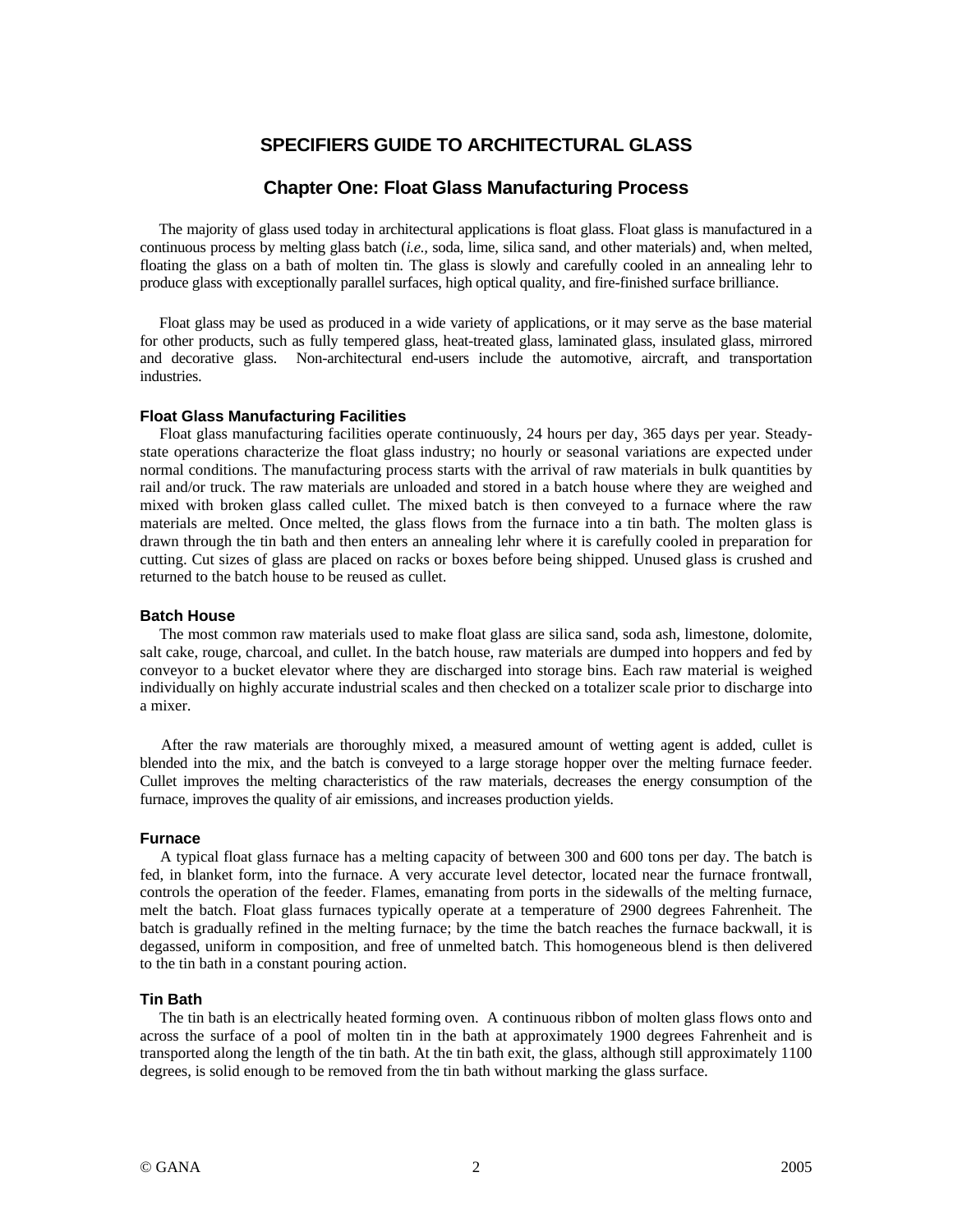An inert nitrogen atmosphere, made slightly reducing by the addition of small amounts of hydrogen, carefully seals and maintains the tin bath chamber under positive pressure. This, in turn, maintains a clean, pristine surface on the tin that would otherwise rapidly oxidize in the air. The glass, when flowing over the tin, forms a ribbon with virtually flat, parallel surfaces. The glass is drawn through the tin bath at different speeds depending upon the thickness of the glass being manufactured.

#### **Lehr**

 The annealing lehr cools the glass ribbon from approximately 1100 degrees Fahrenheit to approximately 200 degrees in a precise, uniform manner to prevent residual stresses. The lehr uses small amounts of electric heat to keep the edges of the glass ribbon from cooling at a faster rate than the center. The lehr requires special rolls and drive systems as well as a sophisticated temperature control system to accurately maintain the required cooling rate. The glass emerges from the lehr in a continuous ribbon slightly above room temperature.

#### **Cutting and Packing**

 After exiting the lehr, the glass is ready to be inspected, cut, packed, and shipped. First, the glass is inspected for defects. Glass containing defects is crushed and returned to the batch house to be reused as cullet. The glass ribbon is cut to the required dimensions using computer controlled high-speed cutters. The edge trim is removed, crushed, and returned to the batch house for reuse as cullet. The glass is placed in boxes or racks for shipment to the market.

#### **Recycling**

 Float glass manufacturers typically recycle all of their own cullet generated during the float glass manufacturing process. Typically, during any production period, 15 to 30% of the total batch consists of cullet. Because of the high quality requirements, the float glass manufacturing process does not lend itself to the introduction of scrap glass from offsite sources. The possibility of contaminants and varying colors and densities are a significant deterrent. Proprietary company mixtures, tinting, and glass coatings further complicate the acceptance of scrap glass from offsite sources. However, there are glass recycling programs for scrap glass that is unacceptable for use as cullet.

 To see a short seven-minute film on the float glass manufacturing process, visit http://www.glasswebsite.com/video.html.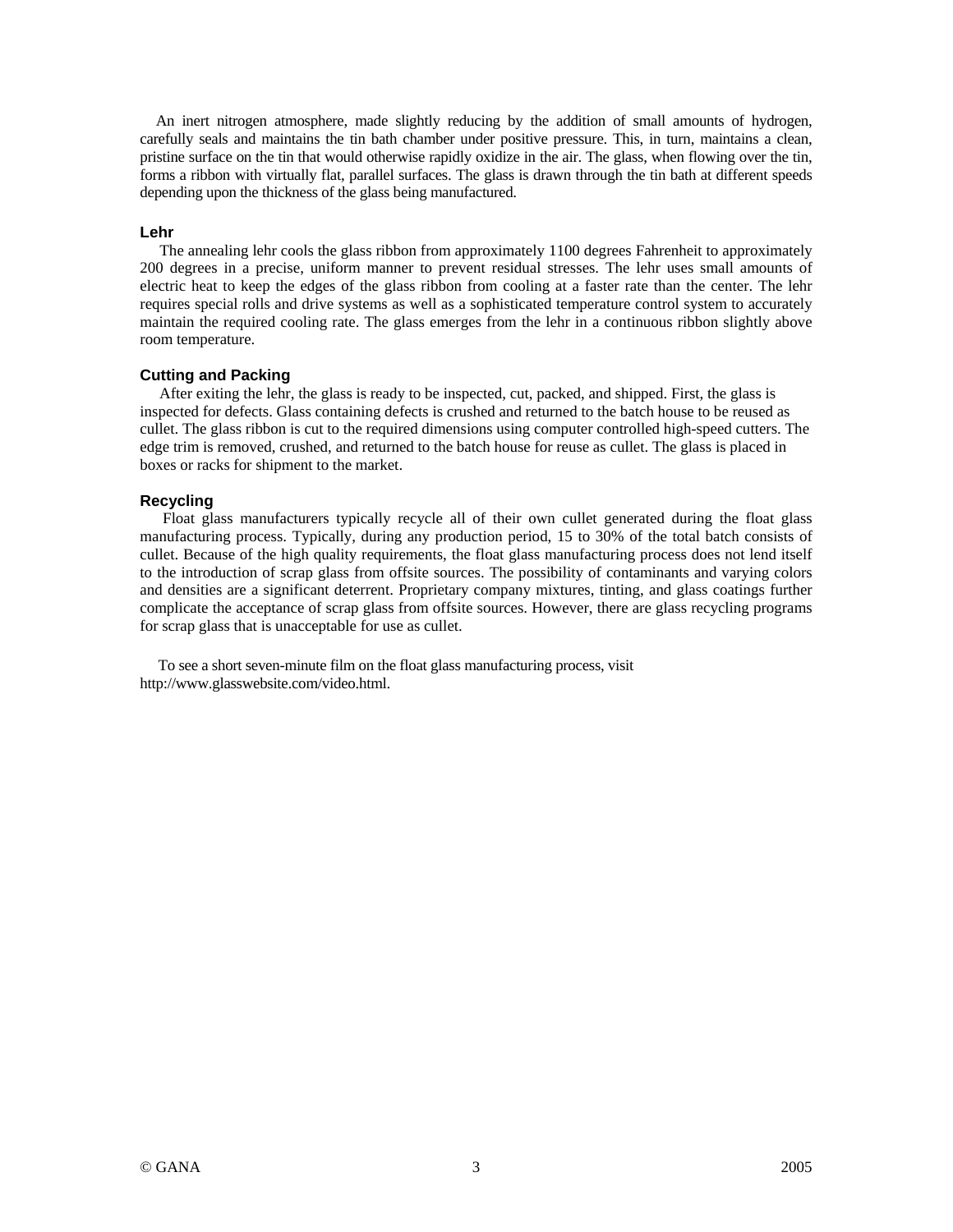# **Chapter Two: Types of Glass**

#### **The Design Professional's Responsibility**

 In the design and use of architectural glass, the responsible design professional must carefully consider the performance characteristics of glass as they relate to construction requirements. Safety glazing laws and local municipal building codes may set minimum requirements that do not relate to the specifier's initial design criteria (i.e., wind loads, thermal stresses, solar or optical properties, and aesthetic considerations). In addition, other issues may affect the design criteria, such as break patterns, fall-out characteristics, acoustical insulation, and security demands.

 The member companies of the Flat Glass Manufacturing Division of the Glass Association of North America are committed to assisting design professionals in determining glass performance characteristics, design objectives, and building code requirements.

 Architects, builders, and specifiers should refer to the websites of the primary glass producers for company-specific glass technical information. For a list of websites, visit Appendix 1.

#### **Annealed Glass**

 Annealed glass has a surface strength that provides the wind-load performance and thermal-stress resistance needed in most architectural applications. In areas of high wind loads or in conditions where higher than normal thermal stresses occur, annealed glass may not be suitable. Annealed glass has poor resistance to hard, blunt objects or projectiles (such as storm-blown roof gravel) and, when broken, may fracture into large, sharp pieces. However, experience has shown that in-service annealed glass performs well when subjected to small, softer, low-velocity objects carried by low-level wind loads.

 Annealed glass in standard thicknesses does not meet the safety glazing standards of the United States Consumer Product Safety Commission (CPSC) 16 CFR 1201 - *Safety Standard for Architectural Glazing Materials* or the American National Standards Institute (ANSI) Z97.1 - *American National Standard for Safety Glazing Materials Used in Buildings*.

 ASTM International document C 1036 - *Standard Specification for Flat Glass* is the standard that specifies the required thickness, dimensional tolerances, and defect and optical characteristics of annealed glass.

| Thickness         |                            | Thickness Range |       |       | Cut Size Length and<br>Width <sup>4</sup> |        | Cut Size Squareness<br>$D1-D2$ |        | Stock Sheet Tolerance |        |                               |
|-------------------|----------------------------|-----------------|-------|-------|-------------------------------------------|--------|--------------------------------|--------|-----------------------|--------|-------------------------------|
| Designation<br>mm | Traditional<br>Designation | mm              |       | in.   |                                           |        |                                |        |                       |        | Length and Width <sup>4</sup> |
|                   |                            | min             | max   | min   | max                                       | $±$ mm | $(\pm in.)$                    | $±$ mm | $( \pm in.)$          | $±$ mm | $(\pm in.)$                   |
| 1.0               | micro-slide                | 0.79            | 1.24  | 0.031 | 0.049                                     | 1.6    | $(Y_{10})$                     | 2.0    | (56a)                 | 6.4    | $\frac{1}{4}$                 |
| 1.5               | photo                      | 1.27            | 1.78  | 0.050 | 0.070                                     | 1.6    | $(Y_{16})$                     | 2.0    | (96a)                 | 6.4    | V4                            |
| 2.0               | picture                    | 1,80            | 2.13  | 0.071 | 0.084                                     | 1.6    | (Y <sub>10</sub> )             | 2.0    | (%4)                  | 6.4    | $\frac{1}{4}$                 |
| 2.5               | single                     | 2.16            | 2.57  | 0.085 | 0.101                                     | 1.6    | $(Y_{16})$                     | 2.0    | (964)                 | 6.4    | $\frac{1}{4}$                 |
| 2.7               | lami                       | 2.59            | 2.90  | 0.102 | 0.114                                     | 1.6    | $(Y_{16})$                     | 2.0    | (564)                 | 6.4    | $\frac{1}{4}$                 |
| 3.0 <sup>B</sup>  | double-1/6 in.             | 2.92            | 3.40  | 0.115 | 0.134                                     | 1.6    | $(V_{16})$                     | 2.0    | (56a)                 | 6.4    | $\frac{1}{4}$                 |
| 4.0               | %2 in.                     | 3.78            | 4.19  | 0.149 | 0.165                                     | 1.6    | $(V_{16})$                     | 2.0    | (964)                 | 6.4    | $\frac{1}{4}$                 |
| 5.0               | Yie in.                    | 4.57            | 5.05  | 0.180 | 0.199                                     | 1.6    | $(Y_{16})$                     | 2.0    | (%4)                  | 6.4    | $\frac{1}{4}$                 |
| 6.0               | 1/ <sub>4</sub> in.        | 5.56            | 6.20  | 0.219 | 0.244                                     | 1.6    | $(V_{16})$                     | 2.0    | (564)                 | 6.4    | $\frac{1}{2}$                 |
| 8.0               | Vie in.                    | 7.42            | 8.43  | 0.292 | 0.332                                     | 2.0    | (56s)                          | 2.8    | (76a)                 | 6.4    | $\frac{1}{4}$                 |
| 10.0              | 36 in.                     | 9.02            | 10.31 | 0.355 | 0.406                                     | 2.4    | (3/32)                         | 3.4    | (3/6)                 | 6.4    | $\frac{1}{4}$                 |
| 12.0              | 1/2 in.                    | 11.91           | 13.49 | 0.469 | 0.531                                     | 3.2    | (36)                           | 4.5    | (11/64)               | 6.4    | $\mathcal{V}_4$               |
| 16.0              | % in.                      | 15.09           | 16.66 | 0.595 | 0.656                                     | 4.0    | (1/32)                         | 5.7    | (1/32)                | 6.4    | $\frac{1}{4}$                 |
| 19.0              | 3/4 in.                    | 18.26           | 19.84 | 0.719 | 0.781                                     | 4.8    | (3/10)                         | 6.8    | $(y_4)$               | 6.4    | $\frac{1}{4}$                 |
| 22.0              | % in.                      | 21.44           | 23.01 | 0.844 | 0.906                                     | 5.6    | (7/32)                         | 7.9    | (1964)                | 6.4    | $1/4$                         |
| 25.0              | $1$ in.                    | 24.61           | 26.19 | 0.969 | 1.031                                     | 6.4    | (3/4)                          | 9.0    | $(1\frac{1}{32})$     | 6.4    | $\frac{1}{4}$                 |

<sup>A</sup>Length and width of cut size and stock sheets of flat glass include flares and bevels.<br><sup>@</sup>Within the 3.0 designation there are some applications that may require different thickness ranges (see manufacturer).

Extracted, with permission, from ASTM C 1036-01 – Standard Specification for Flat Glass, copyright ASTM International, 100 Barr Harbor Drive, West Conshohocken, PA 19428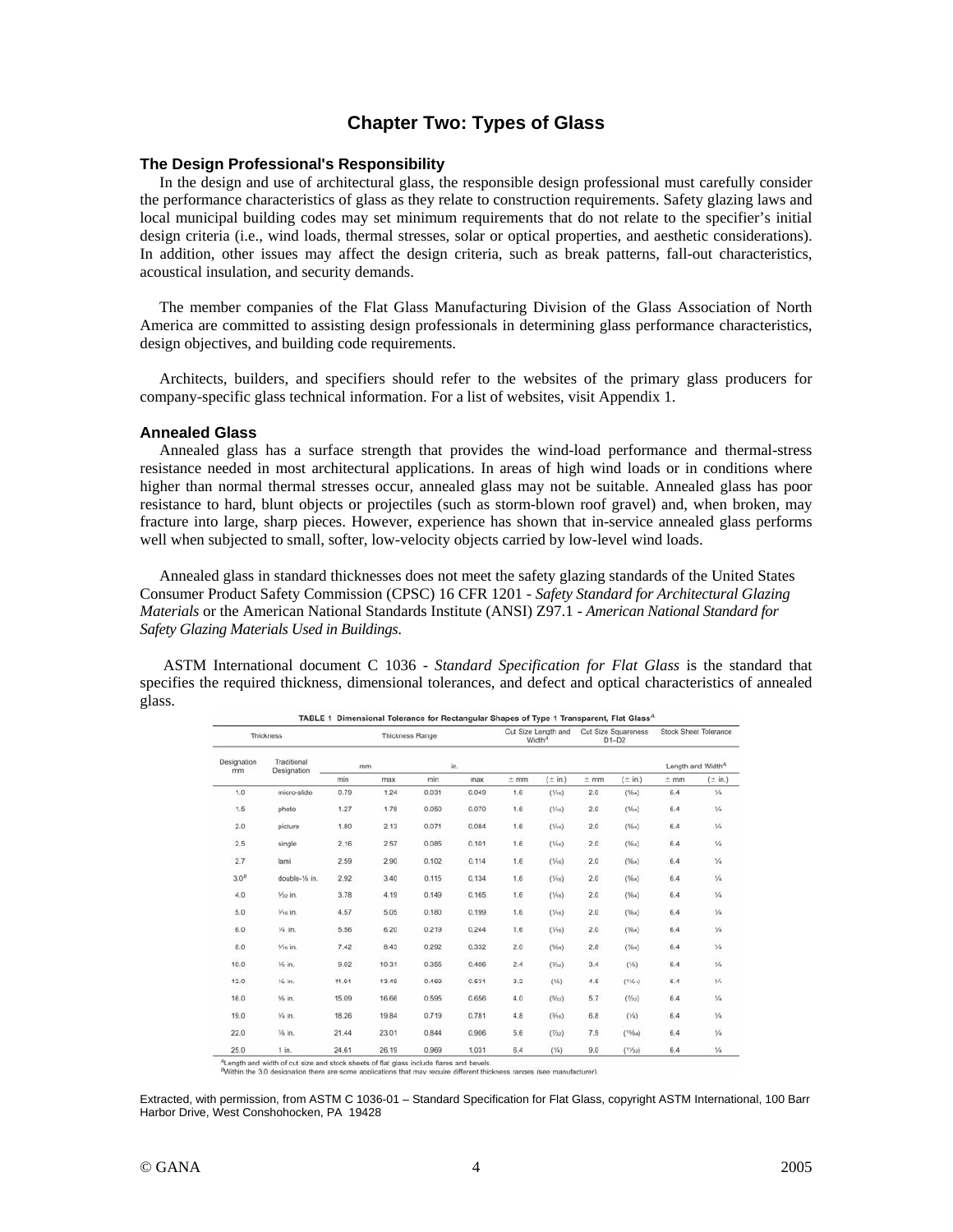#### **Heat-Strengthened Glass**

 Heat-strengthened glass is produced by heat-treating annealed glass under regulated thermal conditions. In this process, annealed glass that has been cut to size is heated in a furnace controlled between 1100-1500 degrees Fahrenheit (593-815 degrees Celsius) and air-cooled. This sudden cooling causes a compression envelope around the glass surface and edges and a balanced tension stress within the glass itself. This equilibrium of stresses increases the strength of the glass to approximately two times that of the original annealed product (when tested under uniform pressure such as wind loads). In addition, when broken, glass with a low-to-moderate degree of heat-strengthening generally exhibits few cracks and tends to break into large pieces that initially may remain in the glazed opening. (Note: glass should be removed and replaced as soon as possible after breakage.) A significant advantage of heat-strengthened glass is its ability to withstand high thermal stresses resulting from partial shading and heat build-up from solar loading. With its edge compression levels in excess of 5500 pounds per square inch (38 MPa) and surface compression levels in the 3500 to 7500 psi range, heat-strengthened glass performs well in demanding architectural applications. Heat-strengthening should be considered in all spandrel glazing when large lites are used, when heat-absorbing and coated glass is used, and when a likelihood of external shading and reflectance exists. The increased toughness of heat-strengthened glass also reduces the likelihood of glass breakage during shipment, handling, installation, and in-service use. Heat-strengthened glass, because of its break pattern, does not meet the safety glazing standards of CPSC 16 CFR 1201 or ANSI Z97.1.

See the following section on tempered glass for notes on spontaneous breakage.

#### **Fully Tempered Glass**

 Fully tempered glass is produced by heat-treating annealed glass under regulated thermal conditions. In this process, annealed glass that has been cut to size is heat-treated and then cooled quickly with air, creating an edge compression greater than 9700 psi (67 MPa) and a surface compression greater than 10,000 psi (69 MPa). Fully tempered glass may show more visual distortion of reflected images than heatstrengthened glass. Its key performance characteristics are increased strength and the ability to meet the requirements of safety glazing standards, CPSC 16 CFR 1201 and ANSI Z97.1.

 Under uniform static loads, fully tempered glass is about four times stronger than annealed glass of the same thickness, and twice as strong as heat-strengthened glass of the same thickness. It also has significant resistance to breakage from blunt projectiles. The increased strength of fully tempered glass (due to its compression stresses) makes fully tempered glass an option for many architectural applications.

 The increase in compression stresses and equilibrium center-tension stress in fully tempered glass may, on rare occasion, result in spontaneous breakage. All heat-treated glass will break when its compression layer is penetrated. Thermal or wind loads or building creep may produce surface or edge damage that does not completely penetrate the compression layer, but may result in spontaneous breakage. In addition to surface or edge damage, spontaneous breakage may result from deep scratches or gouges in the glass surface; severe weld splatter on the glass surface; glass to metal contact; and nickel sulfide inclusions.

 Nickel sulfide inclusions signify the presence of certain types of rare and very small, undissolved nickel sulfide stones that are extremely difficult to detect. Glass manufacturers take extraordinary steps to minimize the potential for nickel sulfide inclusions. Considering that a large furnace may produce up to 600 tons of glass per day, total elimination of contaminants is impossible.

 ASTM C 1048 - *Standard Specification for Heat-Treated Flat Glass – Kind HS, Kind FT Coated and Uncoated Glass* is the standard that specifies the required tolerances, characteristics, and compression levels for heat-strengthened and fully tempered glass.

 (NOTE: Identical sizes and thicknesses of annealed, heat-strengthened or fully tempered glass lites will have the same centerline deflection when exposed to the same uniform load. Centerline deflections may be reduced by increasing the glass thickness or reducing its size.)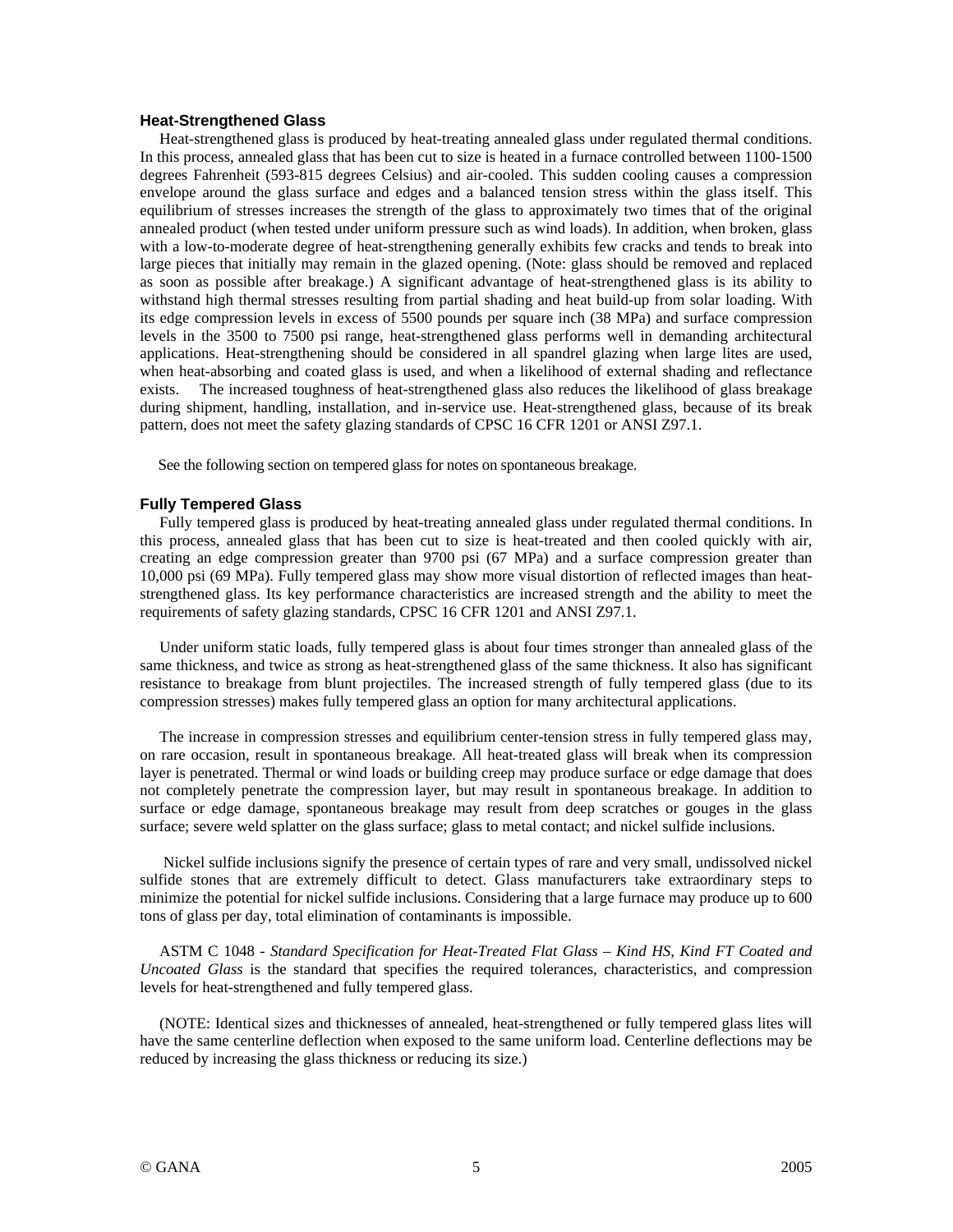#### **Laminated Glass**

 There are several laminated glass manufacturing processes: 1) permanently bonding two or more pieces of glass together with one or more interlayers of plasticized polyvinyl butyral (PVB) resin under heat and pressure; 2) permanently bonding two or more pieces of glass and polycarbonate together with aliphatic urethane interlayers under heat and pressure; and 3) permanently bonding two or more pieces of glass together using cured resin as the interlayer material.

 The bonding of materials to glass provides a variety of performance benefits in architectural applications. The most important characteristic is the ability of the interlayer(s) to support and hold the glass when broken. This provides increased protection against glass fall-out and penetration through the opening. Most building codes, for example, require the use of laminated glass for overhead glazing. Other applications include safety glazing, acoustical insulation, resistance to smash-and-grab burglaries, windborne debris, bullets, and blast hazard mitigation.

 Laminated glass is 75% to 100% as strong as annealed glass of the same thickness depending on exposed temperatures, aspect ratio, plate size, stiffness, and load duration. The edges of laminated glass are less resistant than annealed glass to handling and installation damage. Laminated glass, however, can be made with both heat-strengthened and fully tempered glass for additional benefits, such as greater wind load, impact, and thermal resistance. Note: when heat treated glass pieces or plies are laminated together, there may be a reduction in transmitted optical quality, especially if the plies are relatively thin.

Laminated glass can meet the safety glazing standards of CPSC 16 CFR 1201 and ANSI Z97.1.

 Quality standards for laminated glass are defined in ASTM C 1172 - *Standard Specification for Laminated Architectural Flat Glass* and C 1349 - *Standard Specification for Architectural Flat Glass Clad Polycarbonate*.

#### **Other Types of Glass**

- Borosilicate -- silicate glass having at least 5% boron oxide; used mainly for fire-rated applications and offering more resistance to thermal shock and harsh chemicals.
- Ceramic -- solid material, partly crystalline and partly glassy, formed by the controlled crystallization of a glass.
- Plate glass -- glass made through the process of pulling molten glass through rollers, and then exposing it to systematic grinding and polishing. Plate glass has been totally replaced by float glass and is no longer manufactured in the United States.
- Rolled glass -- glass made through the process of pulling molten glass through a series of rollers to produce such products as patterned glass (where the glass has a decorative pattern imprinted on it) and wired glass (where a welded steel mesh is introduced into the molten glass).
- Sheet glass -- glass made through the process of pulling a ribbon of glass directly out of the molten glass pool. Sheet glass is no longer manufactured in the United States.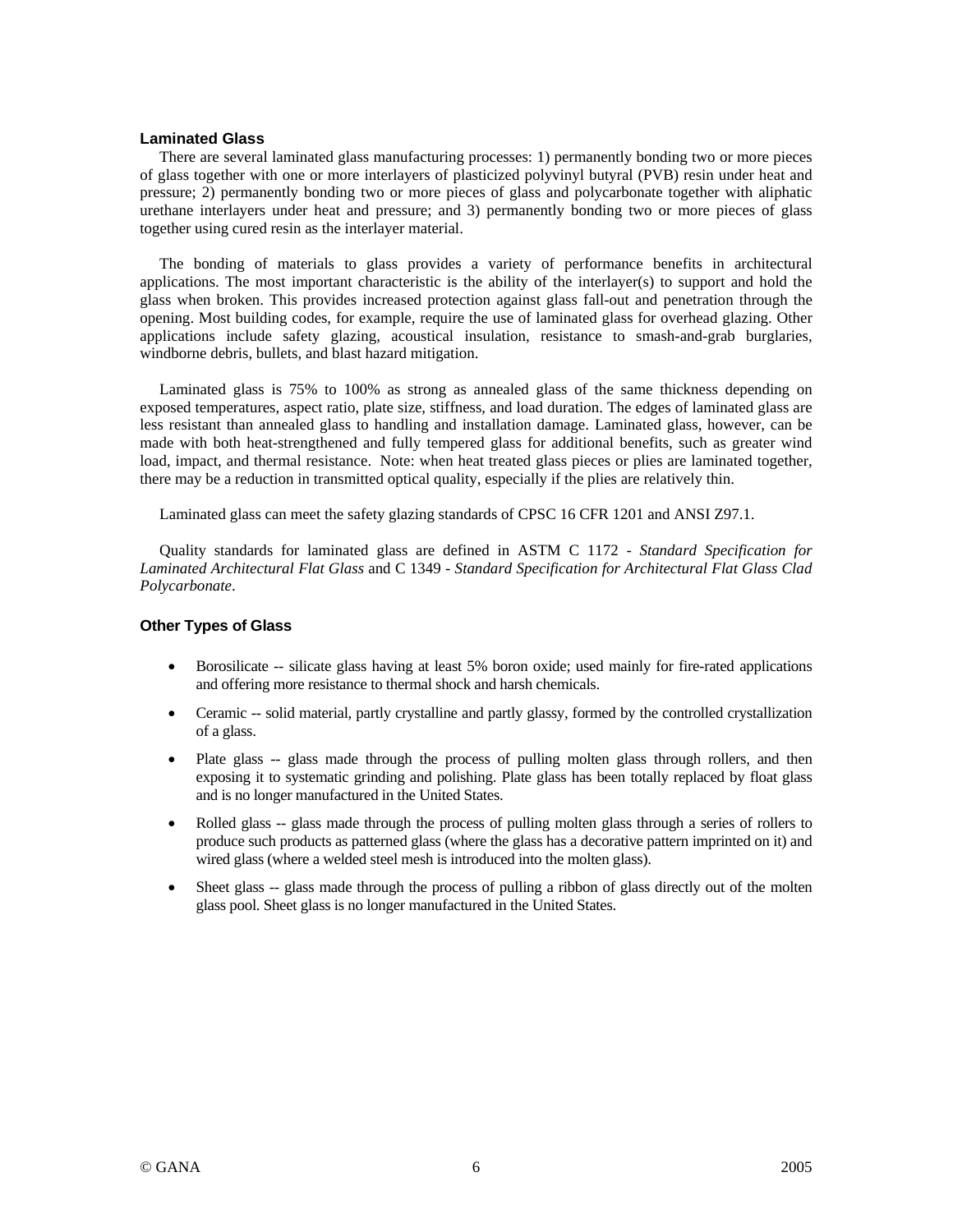# **Glass Characteristics**

| <b>Performance</b><br><b>Characteristics</b>                        | <b>Monolithic</b><br>Annealed                                  | Heat-<br><b>Strengthened</b>                                       | <b>Fully</b><br><b>Tempered</b>                                               | Laminated<br><b>Annealed</b>                                                        | <b>Laminated</b><br>Heat-<br>Strengthened <sup>1</sup>                                         | Laminated<br><b>Fully Tempered<sup>1</sup></b>                                                         |
|---------------------------------------------------------------------|----------------------------------------------------------------|--------------------------------------------------------------------|-------------------------------------------------------------------------------|-------------------------------------------------------------------------------------|------------------------------------------------------------------------------------------------|--------------------------------------------------------------------------------------------------------|
| <b>Wind-loading</b><br>strength                                     | <b>Basic Glass</b><br>Strength (1x)                            | Two times basic<br>glass strength of<br>the same<br>thickness (2X) | Four times basic<br>glass strength of<br>the same<br>thickness (4X)           | 75% - 100% as<br>strong as<br>monolithic<br>annealed of the<br>same thickness       | Almost twice as<br>strong as laminated<br>annealed of the<br>same thickness<br>$(1.5X - 1.8X)$ | Almost four times<br>as strong as<br>laminated<br>annealed of the<br>same thickness<br>$(3.0X - 3.6X)$ |
| <b>Thermal stress</b><br>breakage<br>resistance (edge-<br>strength) | Low<br>resistance to<br>high thermal<br>stresses               | Resists high<br>thermal stresses                                   | Resists high<br>thermal stresses                                              | Low resistance<br>to high thermal<br><b>stresses</b>                                | Resists high<br>thermal stresses                                                               | <b>Resists high</b><br>thermal stresses                                                                |
| <b>Impact</b><br>Resistance <sup>2</sup>                            | Moderate                                                       | Stronger than<br>annealed                                          | Stronger than<br>heat-<br>strengthened.<br>Can qualify as<br>"Safety Glazing" | Moderate, Can<br>qualify as<br>"Safety Glazing"                                     | Stronger than<br>annealed. Can<br>qualify as "Safety<br>Glazing"                               | Stronger than<br>heat-<br>strengthened. Can<br>qualify as "Safety<br>Glazing"                          |
| <b>Break pattern</b><br>upon impact                                 | Many cracks<br>forming large.<br>long, and<br>narrow<br>shards | Simple, few<br>cracks and larger<br>pieces                         | Entire lite breaks<br>into small,<br>irregular shaped<br>fragments.           | <b>Starburst</b><br>pattern from<br>impact point.<br>one or both lites<br>may break | Simple, few cracks<br>and larger pieces.<br>one or both lites<br>may break                     | One or both lites<br>may break into<br>small, irregular<br>shaped fragments.                           |
| <b>Penetration</b><br>resistance (after<br>breakage)                | Limited after<br>breakage                                      | Limited after<br>breakage                                          | None after<br>breakage                                                        | Good<br>penetration<br>resistance<br>(proportional to<br>interlayer<br>thickness)   | Good penetration<br>resistance<br>(proportional to<br>interlayer<br>thickness)                 | Good penetration<br>resistance<br>(proportional to<br>interlayer<br>thickness)                         |

1 - Laminated heat-treated glass may have more distortion in transmission than laminated annealed glass.

2 - Impact resistance and break pattern after breakage are dependent upon the size, weight and type of impactor and the speed at which it impacts the glass.

# **Availability of Various Glass Options**

| <b>Glass Type</b>                            | <b>Float</b> | <b>Sheet</b> | <b>Patterned</b> | <b>Wired</b>     | <b>Ceramic</b>  | <b>Borosilicate</b> |
|----------------------------------------------|--------------|--------------|------------------|------------------|-----------------|---------------------|
| Clear<br>Annealed                            | <b>Yes</b>   | Imported     | Yes              | Yes <sup>1</sup> | <b>Yes</b>      | <b>Yes</b>          |
| <b>Tinted</b><br>Annealed                    | Yes          | Imported     | Imported         | Imported         | No              | <b>No</b>           |
| Heat<br><b>Strengthened</b>                  | Yes          | <b>Yes</b>   | Imported         | <b>No</b>        | <b>No</b>       | <b>Yes</b>          |
| <b>Fully</b><br><b>Tempered</b>              | Yes          | Yes          | Yes <sup>2</sup> | <b>No</b>        | <b>No</b>       | <b>No</b>           |
| Laminated<br><b>Annealed</b>                 | <b>Yes</b>   | Imported     | Yes              | <b>Yes</b>       | <b>No</b>       | <b>No</b>           |
| <b>Laminated Heat</b><br><b>Strengthened</b> | Yes          | Limited      | <b>Difficult</b> | <b>No</b>        | No              | <b>No</b>           |
| <b>Laminated Fully</b><br><b>Tempered</b>    | Yes          | Limited      | <b>Difficult</b> | <b>No</b>        | <b>No</b>       | <b>No</b>           |
| <b>Reflective</b><br><b>Coatings</b>         | Yes          | Rare         | Rare             | <b>No</b>        | Unlikely        | Unlikely            |
| Low-E<br><b>Coatings</b>                     | <b>Yes</b>   | Rare         | Rare             | <b>No</b>        | <b>Unlikely</b> | <b>Unlikely</b>     |
| <b>Sealed</b><br>Insulating<br><b>Glass</b>  | Yes          | Yes          | Yes              | Yes              | Unlikely        | Limited             |

**1** Polished wired glass is imported

**2** The availability of tempered patterned glass is dependent upon the type and depth of the pattern.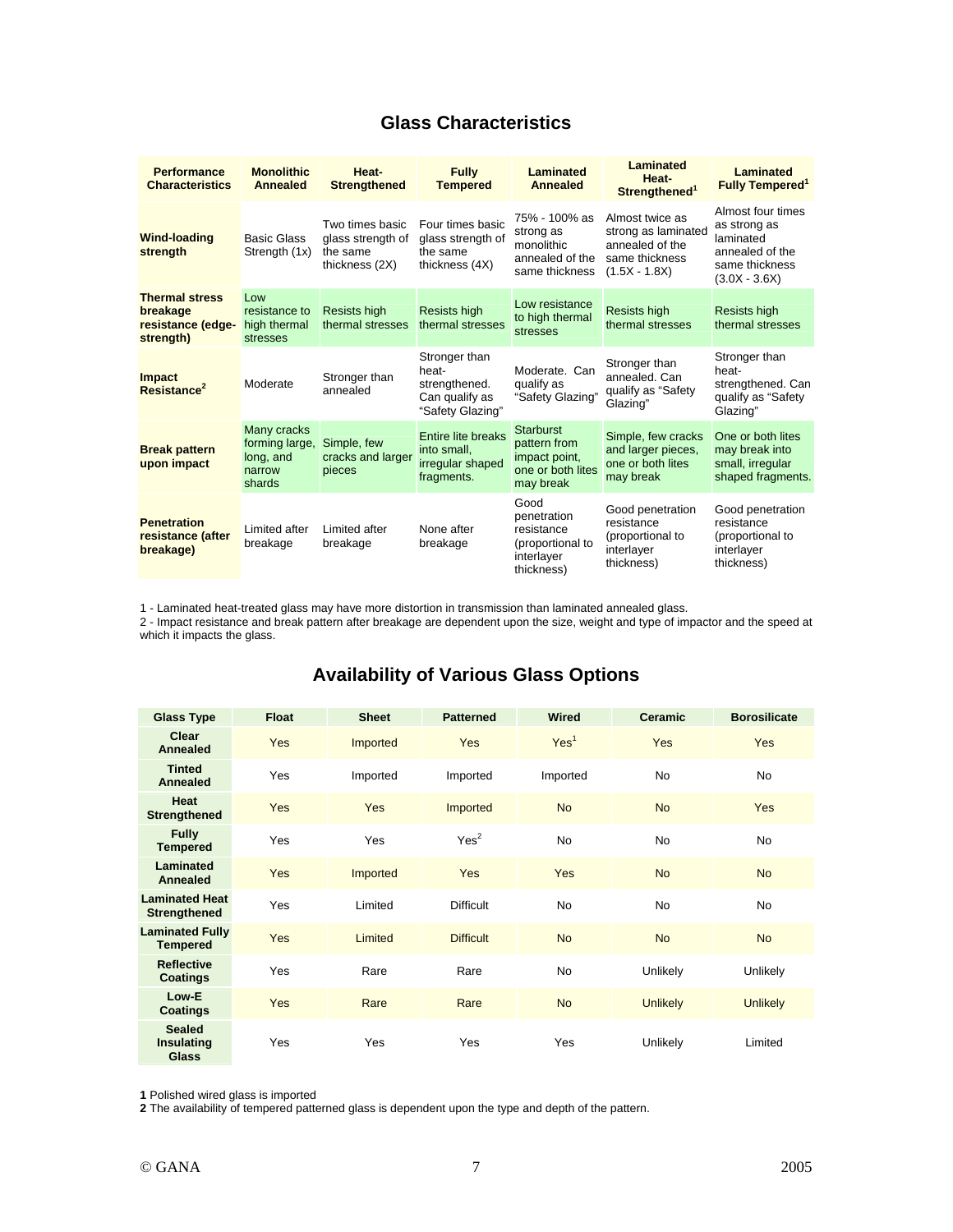# **Chapter Three: Physical Properties and Glass Strength**

#### **The Nature of Soda-Lime Float Glass**

 Glass is a brittle material. It acts elastically until it fractures at ultimate load. That ultimate load varies, depending upon the type and duration of the loads applied and the distribution, orientation, and severity of the inhomogeneties and micro-flaws existing in the surface of the glass. Because of its nature, glass cannot be engineered in the same way as other building envelope materials with a predictable specific strength. In those cases, factors can be (and are) assigned to minimize the likelihood that breakage will occur at the selected design load. Because the ultimate strength of glass varies, its strength is described statistically. Architects and engineers, when specifying a design factor for glass in buildings, must choose the anticipated wind load, its duration, and the probability of glass breakage (defined as x per 1000 lites of glass at the initial occurrence of the design load).

 Glass manufacturers can provide the appropriate data for determining the performance of their products. However, the responsible design professional must review these performance criteria and determine if they are suitable for the intended application.

#### **The Average Physical and Mechanical Properties of Soda Lime Float Glass**

- 1. Modulus of Elasticity (E) -- 10.4 x  $10^6$  psi (71.7 x  $10^6$  kPa)
- 2. Modulus of Rigidity (Shear) (G)  $-4.3 \times 10^6$  psi (29.6 x 10<sup>6</sup> kPa)
- 3. Poisson's Ratio -- 0.23
- 4. Coefficient of Thermal Expansion -- 4.6 x  $10^{-6}$  strain per  $\rm{P}F(8.3 \times 10^{-6}$  strain per  $\rm{P}C$ )
- 5. Density -- 156 lbs. per cubic foot  $(2500 \text{ kg/m}^3)$
- 6. Modulus of Rupture (Flexure)<sup>a</sup> -- 6000 lbs/sq. in.  $(41.4 \text{ mpa})$ :

|                                | (mean)                       | (design: 8 breaks in $1000$ ) <sup>o</sup> |
|--------------------------------|------------------------------|--------------------------------------------|
| Annealed Glass --              | 6,000 psi $(41 \text{ MPa})$ | 2,800 psi (19 MPa)                         |
| Heat-Strengthened Glass --     | 12,000 psi (83 MPa)          | 5,600 psi (39 MPa)                         |
| <b>Fully Tempered Glass --</b> | 24,000 psi (166 MPa)         | 11,200 psi (77 MPa)                        |

**Note a** - These are approximate values for short load durations (under 1 minute) for undamaged glass in four-sided support.

Note b - Probability of breakage -- note that these values are for the surface of the glass (not the edge) and do not take into consideration area effects.

- 7. Hardness (Moh's Scale) -- 5 to 6
- 8. Specific Heat Capacity -- 0.84-0.88 J/Kg x K)
- 9. Thermal Conductivity -- 0.9-1.0W/mk (.52-.57 Btu/hrftF)
- 10. Mean Refractive Index @ Sodium "D" Line 1.5
- 11. Chemical Composition:

Silicon dioxide  $(SiO<sub>2</sub>)$  69-74% Calcium oxide (CaO) 5-12% Sodium oxide  $(Na<sub>2</sub>O)$  12-16% Magnesium oxide (MgO) 0-6% Aluminum oxide  $(Al<sub>2</sub>O<sub>3</sub>)$  0-3%

12. Softening Point -- 715-729 °C (1319-1345 °F) Annealing Point -- 544-548°C (1011-1018°F) Strain Point -- 504-511°C (939-952°F)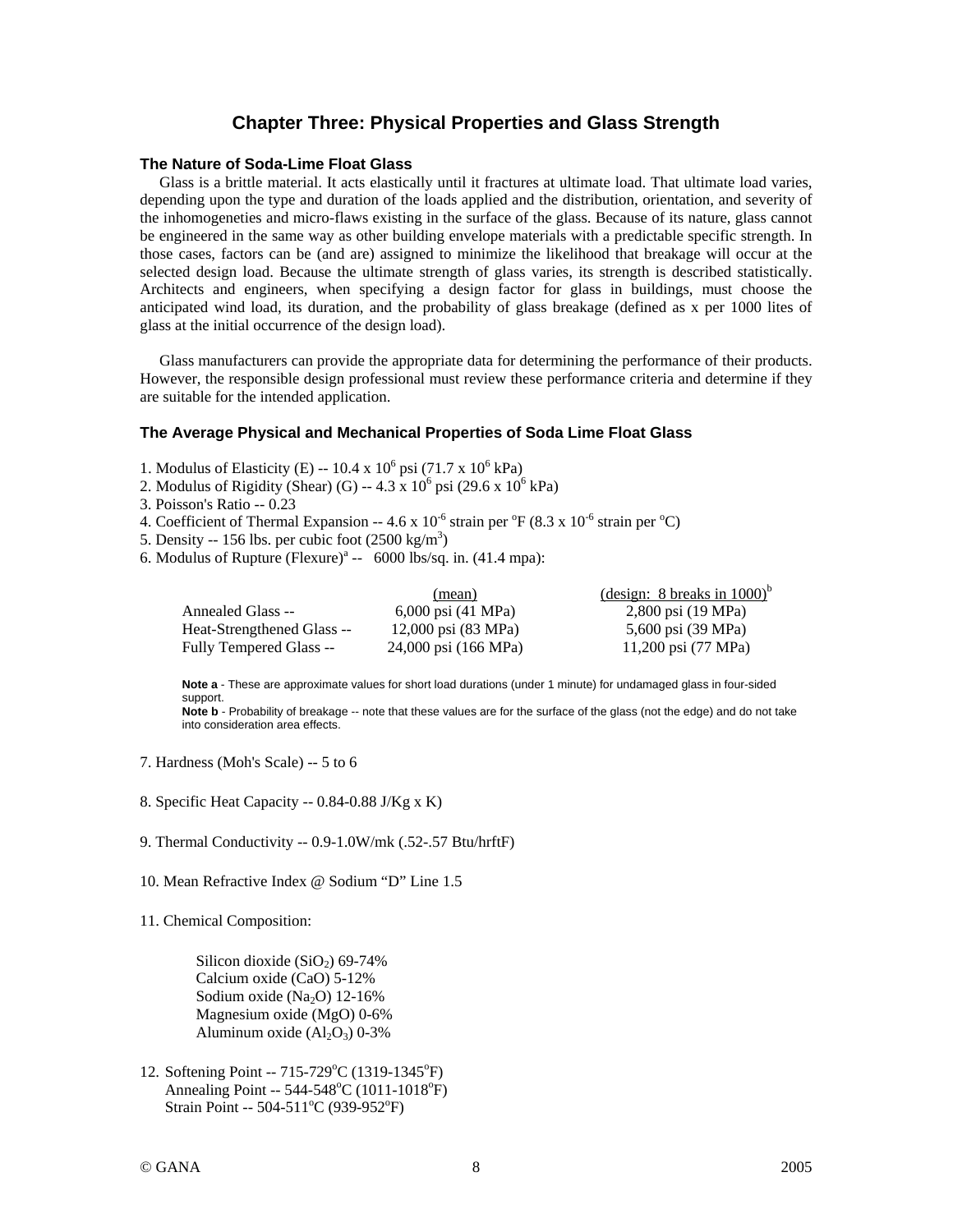13. Emissivity -- 0.84

- 14. Reflection -- 4% from each surface (for 3mm glass)
- 15. Visible Light Absorption 1 to 2% (for 3mm glass)
- 16. Far Infrared Transmission -- 0
- 17. Chemical Resistance -- Excellent

18. Electrical Resistivity -- High

#### **Design Loads and Glass Strength**

 Determining the design load of glass frequently is done on the basis of model wind tunnel studies, the current version of American Society of Civil Engineers (ASCE) document ASCE 7 - *Minimum Design Loads for Buildings and Other Structures*, and applicable state and local building code requirements.

 Model wind tunnel studies are project specific and generally are only conducted for large, complex building designs. Applicable building codes normally represent only the minimum requirements that must be met. Determining the design load in accordance with the most recent version of ASCE 7 is the most frequently used method for selecting architectural glass. The wind load on a specific building depends upon its height, shape, and relationship to surrounding buildings and terrain, as well as local wind speeds and wind gust duration.

## **ASTM E 1300**

 Once the design load and its duration have been determined and a suitable probability of breakage has been selected, the appropriate glass thickness or glass type can be chosen. The industry standard for selecting glass thickness is the most current edition of ASTM E 1300 - *Standard Practice for Determining the Load Resistance of Glass in Buildings*. This standard provides glass thickness selection charts relating length, width, and thickness of glass to equivalent design loads. A copy of ASTM E 1300 can be obtained at http://www.astm.org.

#### **Comprehensive Window Glass Design Software**

 The E 1300 software may be purchased from the Standards Design Group. The program allows the user to determine the appropriate type and thickness of glass to meet a specified wind or snow load in accordance with ASTM E 1300. For more information, see http://www.standardsdesign.com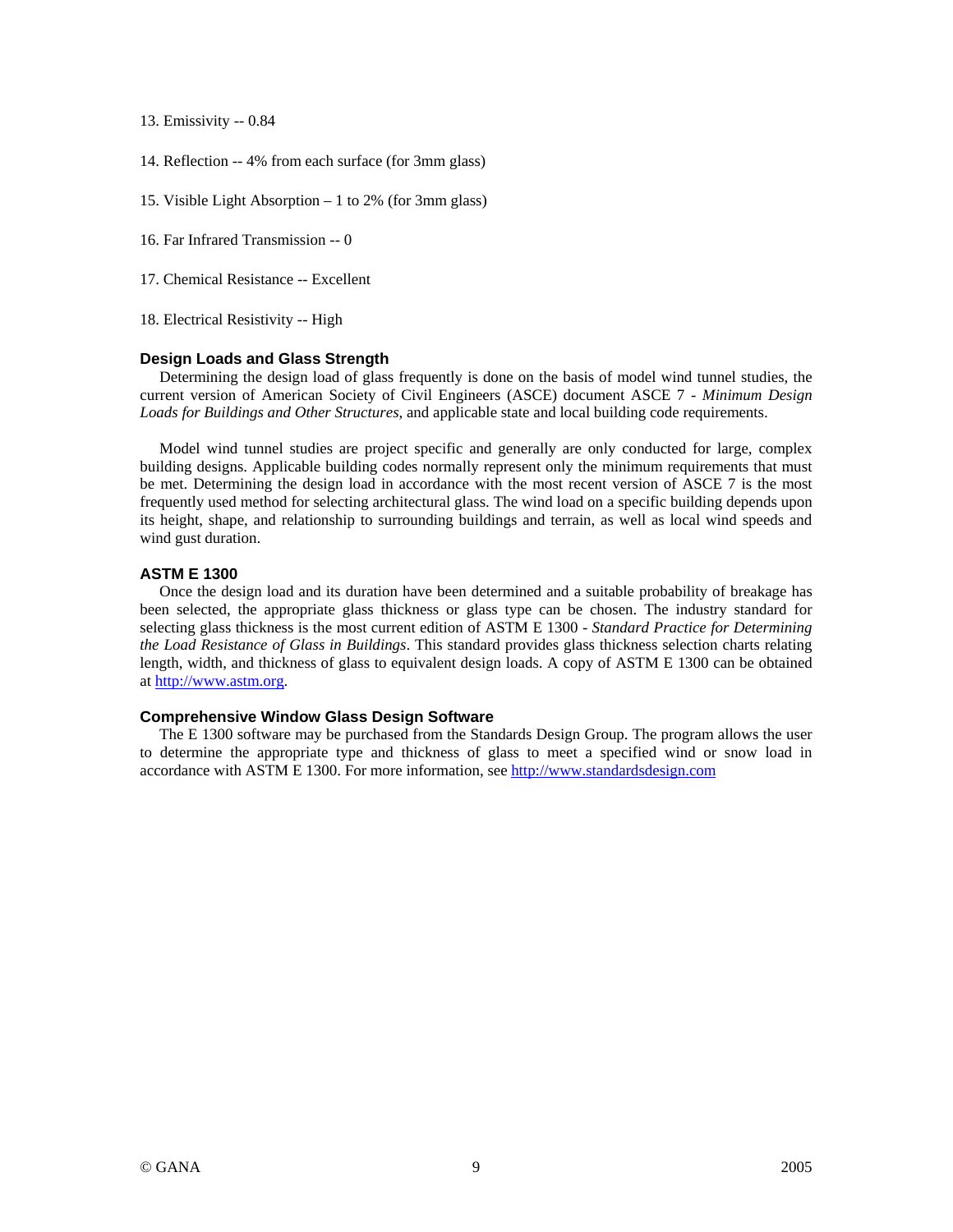# **Chapter Four: Thermal and Solar Optical Properties of Float Glass**

 Specifiers choose glass as a building envelope material for a number of reasons. Some of the more important reasons include architectural expression, interior lighting, and a view to the outside world. All of the benefits of glass relate to its thermal and optical properties, absorptance, and reflectance. Glass exposed to the sun will transmit, absorb, or reflect all of the sun's energy.

## **The Solar Spectrum**

 The sun transmits energy in the form of waves. Each wave is defined by its length and is measured in nanometers (nm). There are three specific ranges within the solar spectrum: ultraviolet light in the 300 to 380 nm range, visible light in the 380 to 780 nm range, and infrared light in the 780 to 2100 nm range. The transmission and reflection at each wavelength are affected differently by the glass and glazing products present in the building envelope. Measurements to determine the optical properties of glass are made with spectrophotometers and may be calculated in accordance with National Fenestration Rating Council (NFRC) 300 - *Standard Test Method for Determining the Solar Optical Properties of Glazing Materials and Systems*.

#### **Visible Transmittance**

 Daylighting or visible transmittance (Tvis) depends upon the portion of the visible light spectrum transmitted through the glass. The



appropriate amount of visible light transmittance reduces the need for artificial light and greatly improves worker productivity, occupant comfort, and interior appearance. Too much daylighting can cause overlit workspaces and glare. Determining the right amount of visible transmittance depends upon the building orientation, the size of the glazed product in the building envelope, and the color, reflectance, or tint of the glass itself.

## **Solar Heat Gain**

 The rate of heat exchange from solar energy is called solar heat gain. The amount of solar heat gain through a window or door depends upon the incident solar ratio and the optical properties of the glass. Two terms related to solar heat gain are solar heat gain coefficient (SHGC) and shading coefficient (SC).

## **Solar Heat Gain Coefficient**

 Solar heat gain coefficient is the fraction of solar heat admitted through a glazed product. Three tools are available for determining SHGC: the latest versions of *WINDOW* – *Program for Analyzing Window Thermal and Optical Performance* and *OPTICS – Program for Analyzing Optical Performance of Glazing Systems,* computer software programs developed by the Lawrence Berkeley National Laboratory (LBNL) Windows and Daylighting Group (http://windows.lbl.gov); the procedures outlined in the Chapter on Fenestration in the American Society of Heating, Refrigerating, and Air-Conditioning Engineers (ASHRAE) *Handbook of Fundamentals;* or the protocol of NFRC 200 - *Procedure for Determining Fenestration Product Solar Heat Gain Coefficient and Visible Transmittance at Normal Incident*. Glass manufacturers and fabricators normally provide solar energy performance data, including SHGC, in their published literature.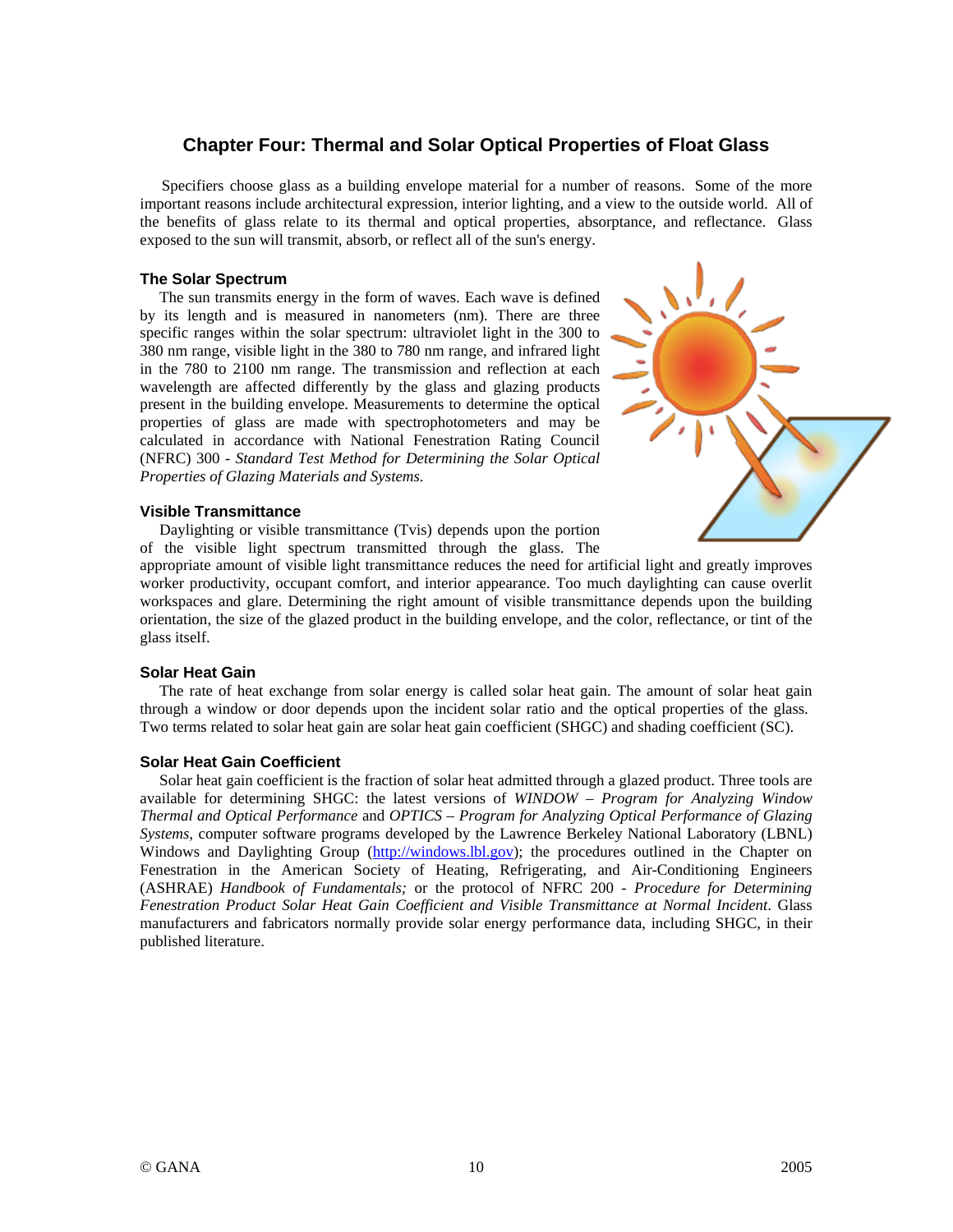#### **Solar Heat Gain Coefficients (SHGC) and Visible Transmittance (Tvis)**

| <b>SIZE</b>                      | <b>TYPE</b>                          | SHGC <sup>1,2</sup> | Tvis <sup>1,2</sup> |
|----------------------------------|--------------------------------------|---------------------|---------------------|
| <b>Single Glazing</b>            |                                      |                     |                     |
| 3 mm                             | clear                                | 0.86                | 0.90                |
| 6 mm                             | clear                                | $0.81 - 0.83$       | 0.89                |
| 6 mm                             | blue green                           | 0.50                | 0.67                |
| 3 mm                             | bronze                               | 0.73                | 0.68                |
| 6 mm                             | bronze                               | 0.53                | 0.55                |
| 3 mm                             | green                                | 0.70                | $0.82 - 0.84$       |
| 6 mm                             | green                                | $0.58 - 0.60$       | $0.74 - 0.76$       |
| 3 mm                             | grey                                 | $0.68 - 0.70$       | 0.62                |
| 6 mm                             | grey                                 | $0.56 - 0.62$       | 0.44                |
| 6 mm                             | blue                                 | $0.53 - 0.61$       | $0.56 - 0.57$       |
| <b>Double Glazing</b>            |                                      |                     |                     |
| 3 mm                             | clear/clear                          | 0.76                | 0.82                |
| 6 mm                             | clear/clear                          | 0.71                | $0.78 - 0.80$       |
| 6 mm                             | blue-green/clear                     | 0.50                | 0.67                |
| 3 mm                             | bronze/clear                         | 0.62                | 0.62                |
| 6 mm                             | bronze/clear                         | 0.50                | 0.48                |
| 3 mm                             | green/clear                          | 0.60                | 0.75                |
| 6 mm                             | green/clear                          | 0.45                | 0.66                |
| 3 mm                             | grey/clear                           | $0.59 - 0.62$       | 0.56                |
| 6 mm                             | grey/clear                           | $0.44 - 0.50$       | 0.40                |
| 6 mm                             | blue                                 | $0.41 - 0.49$       | 0.50                |
| 3 mm                             | high performance tint <sup>2,3</sup> | $0.32 - 0.39$       | $0.61 - 0.69$       |
| 6 mm                             | high performance tint <sup>2,3</sup> | $0.31 - 0.39$       | $0.57 - 0.59$       |
| <b>Double Glazing</b>            |                                      |                     |                     |
| w/low-e (0.20) on Surface $#2^2$ |                                      |                     |                     |
| 3 mm                             | clear/low-e                          | 0.70                | 0.76                |
| 3 mm                             | low-e/clear                          | 0.65                | 0.76                |
| 6 mm                             | clear/low-e                          | 0.65                | 0.73                |
| 6 mm                             | low-e/clear                          | 0.60                | 0.73                |
| 6 mm                             | blue-green/low-e                     | 0.45                | 0.62                |
| 3 mm                             | bronze/low-e                         | 0.57                | 0.58                |
| 6 mm                             | bronze/low-e                         | 0.45                | 0.45                |
| 3 mm                             | green/low-e                          | 0.55                | 0.70                |
| 6 mm                             | green/low-e                          | $0.42 - 0.44$       | 0.63                |
| 3 mm                             | grey/low-e                           | 0.53                | 0.51                |
| 6 mm                             | grey/low-e                           | 0.41                | 0.37                |
| 6 mm                             | blue/low-e                           | $0.36 - 0.45$       | $0.46 - 0.47$       |
| 3 mm                             | high performance tint <sup>3</sup>   | 0.45                | 0.64                |
| 6 mm                             | high performance tint <sup>3</sup>   | 0.34                | 0.55                |
| <b>Double Glazing</b>            |                                      |                     |                     |
| w/low-e (.10) on Surface $\#2^2$ |                                      |                     |                     |
| 3 mm                             | clear/low-e                          | $0.60 - 0.64$       | $0.75 - 0.78$       |
| 3 mm                             | low-e/clear                          | $0.54 - 0.58$       | $0.75 - 0.78$       |
| 6 mm                             | clear/low-e                          | $0.47 - 0.59$       | $0.44 - 0.76$       |
| 6 mm                             | low-e/clear                          | $0.32 - 0.55$       | $0.44 - 0.76$       |
| 3 mm                             | bronze/low-e                         | $0.48 - 0.51$       | $0.57 - 0.59$       |
| 6 mm                             | bronze/low-e                         | $0.32 - 0.39$       | $0.27 - 0.46$       |
| 3 mm                             | green/low-e                          | $0.49 - 0.51$       | $0.68 - 0.72$       |
| 6 mm                             | green/low-e                          | $0.33 - 0.38$       | $0.37 - 0.63$       |
| 3 mm                             | grey/low-e                           | $0.46 - 0.48$       | 0.54                |
| 6 mm                             | grey/low-e                           | $0.30 - 0.36$       | $0.23 - 0.39$       |
| 6 mm                             | blue/low-e                           | $0.33 - 0.39$       | $0.46 - 0.47$       |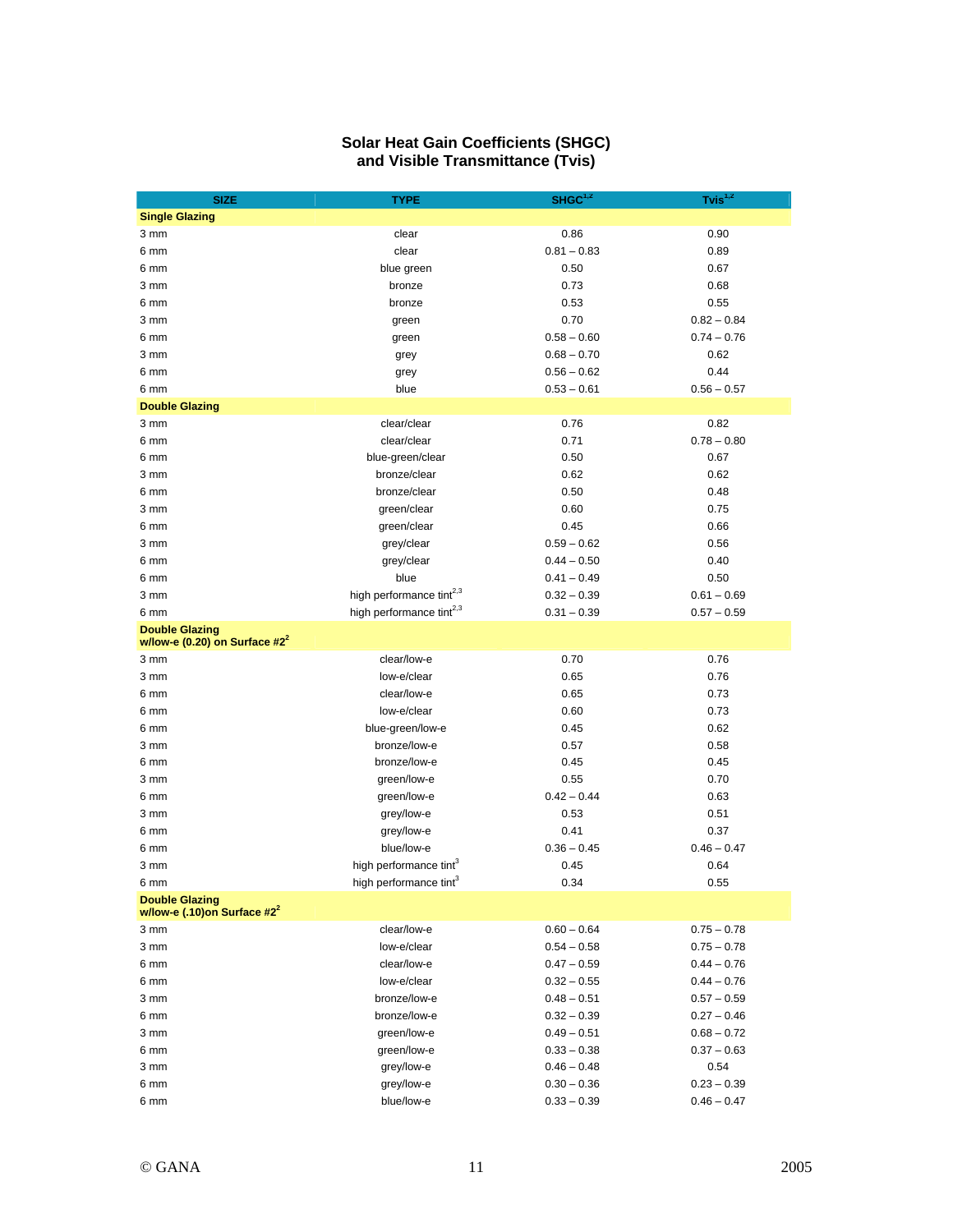| <b>SIZE</b>                                               | <b>TYPE</b>                       | SHGC <sup>1,2</sup> | Tvis <sup>1,2</sup> |
|-----------------------------------------------------------|-----------------------------------|---------------------|---------------------|
| <b>Double Glazing</b><br>w/low-e (0.05) on Surface $#2^2$ |                                   |                     |                     |
| 3 mm                                                      | low-e/clear                       | 0.41                | 0.72                |
| 6 mm                                                      | low-e/clear                       | 0.37                | 0.70                |
| 6 mm                                                      | bronze/low-e                      | $0.26 - 0.33$       | 0.42                |
| 6 mm                                                      | green/low-e                       | $0.30 - 0.37$       | 0.60                |
| 6 mm                                                      | grey/low-e                        | $0.24 - 0.30$       | 0.35                |
| 6 mm                                                      | blue-green/low-e                  | 0.27                | 0.45                |
| 6 mm                                                      | high performance<br>$tint3/low-e$ | $0.27 - 0.30$       | 0.53                |
| 6 mm                                                      | blue/low-e                        | $0.30 - 0.33$       | 0.44                |

**Note 1** Manufacturing variation will yield tolerances of +/-0.06.

**Note 2** See manufacturers' literature for specific optical properties. Listed values are approximations. **Note 3** Refers to a number of proprietary tinted glasses.

#### **Shading Coefficient**

 Shading Coefficient (SC) is a term that has been widely used in the past; however, Solar Heat Gain Coefficient (SHGC) is more frequently used today. The shading coefficient of a product is the ratio of the solar heat gain of a specified product to the solar heat gain of a referenced standard (i.e., single-pane (1/8") clear glass. SHGC is a more accurate method of stating the performance of a glazed product in a building envelope because it represents the amount of solar heat gain relative to that through an unglazed opening. For conversion purposes, the SHGC of a specific glazing is approximately 86% of its SC (under a specified solar incidence).

#### **Solar Energy Absorptance**

 An understanding of the absorptance of solar energy is important in order to determine the appropriate glass type to specify to reduce the risk of solar-induced thermal stress breakage. Various glass tints absorb differing amounts of solar energy that in turn build up thermal stresses in the glass. Heat-strengthened and fully tempered glass provide increased performance and reduced risk of breakage due to thermal stress when compared to annealed glass.

#### **Glazing Emissivity**

 The net amount of solar energy transferred into a building through vision glass areas depends upon the solar reflectance and solar absorptance and emittance of the glazing. Some solar energy will be reflected, some will be directly transmitted through the glass, and some will be absorbed and either conducted through the glass and re-radiated to the interior or re-radiated back out to the exterior. The solar reflectance of low emissivity coatings further reduces solar heat transfer to the interior. Solar reflectances range from minimal to significant, depending upon the type and nature of the low emissivity coating. Low emissivity (or low-e) glass products are formulated to reflect long-wave length infrared energy (i.e., furnace heat, heat generated by people, artificial lights, absorbed shortwave length infrared energy emitted as long wave length energy, etc.) back to the interior. Low emissivity coatings on glass have a greater effect on unwanted winter heat loss from a building than uncoated glass. Uncoated glass has an emissivity or emittance of 0.84. Low-e glass products are currently available in emittance values as low as 0.03. Low emissivity coatings reduce the infrared heat transfer across the air space of double sealed insulating units. A low-e coating on either surface #2 or #3 will make the double glazing insulate as well as or better than uncoated triple glazing.

#### **U-Factor**

 U-factor is the thermal transmittance of a material or assembled wall. It is often used to communicate the thermal effectiveness of glass windows, curtain walls, and doors. As such, the framing and support systems themselves affect the overall U-factor published for these products. The *WINDOW* computer software program produced by Lawrence Berkeley National Laboratory offers a simple method for determining the U-factor of fenestration units. U-factor calculations are based on NFRC 100 – *Procedure for Determining Fenestration Product U-factors.*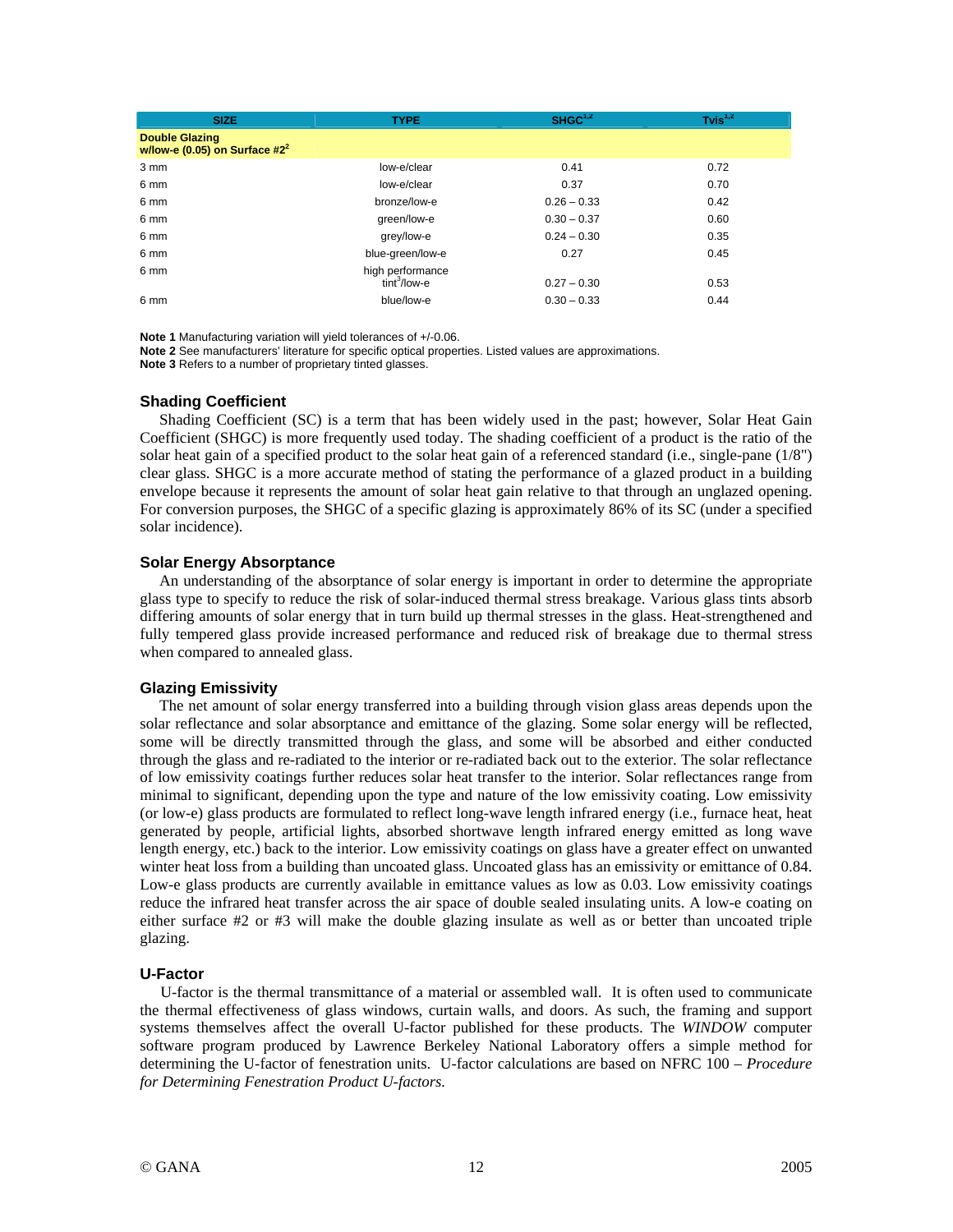|  |  |  | <b>Center of Glass U-Factors</b> |
|--|--|--|----------------------------------|
|--|--|--|----------------------------------|

| <b>Glazing Type</b>                   | <b>Clear Uncoated</b><br><b>Glass</b> | Low-e<br>$e = 0.05$ | Low-e<br>$e = 0.10$ | Low-e<br>$e = 0.20$ | Low-e<br>$e = 0.40$ |
|---------------------------------------|---------------------------------------|---------------------|---------------------|---------------------|---------------------|
| <b>Single</b>                         | 1.11                                  | n/a                 | n/a                 | 0.76                | n/a                 |
| <b>Double</b>                         |                                       |                     |                     |                     |                     |
| 1/4" air space                        | 0.57                                  | 0.42                | 0.43                | 0.46                | 0.50                |
| 1/4" argon                            | 0.52                                  | 0.33                | 0.35                | 0.38                | 0.43                |
| 1/2" air space                        | 0.49                                  | 0.30                | 0.32                | 0.35                | 0.40                |
| $1/2$ " argon                         | 0.46                                  | 0.25                | 0.27                | 0.30                | 0.36                |
| <b>Triple (low-e</b><br>one surface)  |                                       |                     |                     |                     |                     |
| 1/4" air space                        | 0.39                                  | 0.31                | 0.32                | 0.33                | 0.35                |
| $1/4"$ argon                          | 0.34                                  | 0.25                | 0.26                | 0.27                | 0.30                |
| 1/2" air space                        | 0.31                                  | 0.21                | 0.22                | 0.24                | 0.27                |
| $1/2$ " argon                         | 0.29                                  | 0.18                | 0.19                | 0.21                | 0.24                |
| <b>Triple (low-e</b><br>two surfaces) |                                       |                     |                     |                     |                     |
| 1/4" air space                        |                                       | 0.26                | 0.27                | 0.29                | 0.33                |
| $1/4"$ argon                          |                                       | 0.20                | 0.21                | 0.23                | 0.27                |
| 1/2" air space                        |                                       | 0.16                | 0.17                | 0.20                | 0.24                |
| $1/2"$ argon                          |                                       | 0.12                | 0.14                | 0.16                | 0.21                |

## **Coated Glass**

 The four basic properties of coated glass are solar reflectance, solar absorbance, visible light reflectance, and long-wave length heat reflectance (low-emissivity coatings). These properties may be present singularly or in combination. The differences between any two coatings are the amount and type of solar transmission (ultraviolet, visible or infrared) allowed through the glass. Solar reflective glass may have some type of metallic coating that reflects a greater portion of the entire solar spectrum. A reflective coating on vision glass areas reduces the solar heat gain within the building envelope and thereby offers economies in the sizing of HVAC equipment and reduces energy consumption.

 Low-emissivity coated glass has various layers of nearly invisible coatings that reflect a significant part of long-wave infrared energy. These glass coatings may be applied either during the float process (pyrolytic coatings) or to the finished glass surface (vacuum deposition coatings).

 ASTM C 1376 – *Standard Specification for Pyrolytic and Vacuum Deposition Coatings on Flat Glass* publishes quality standards for coated glass*.*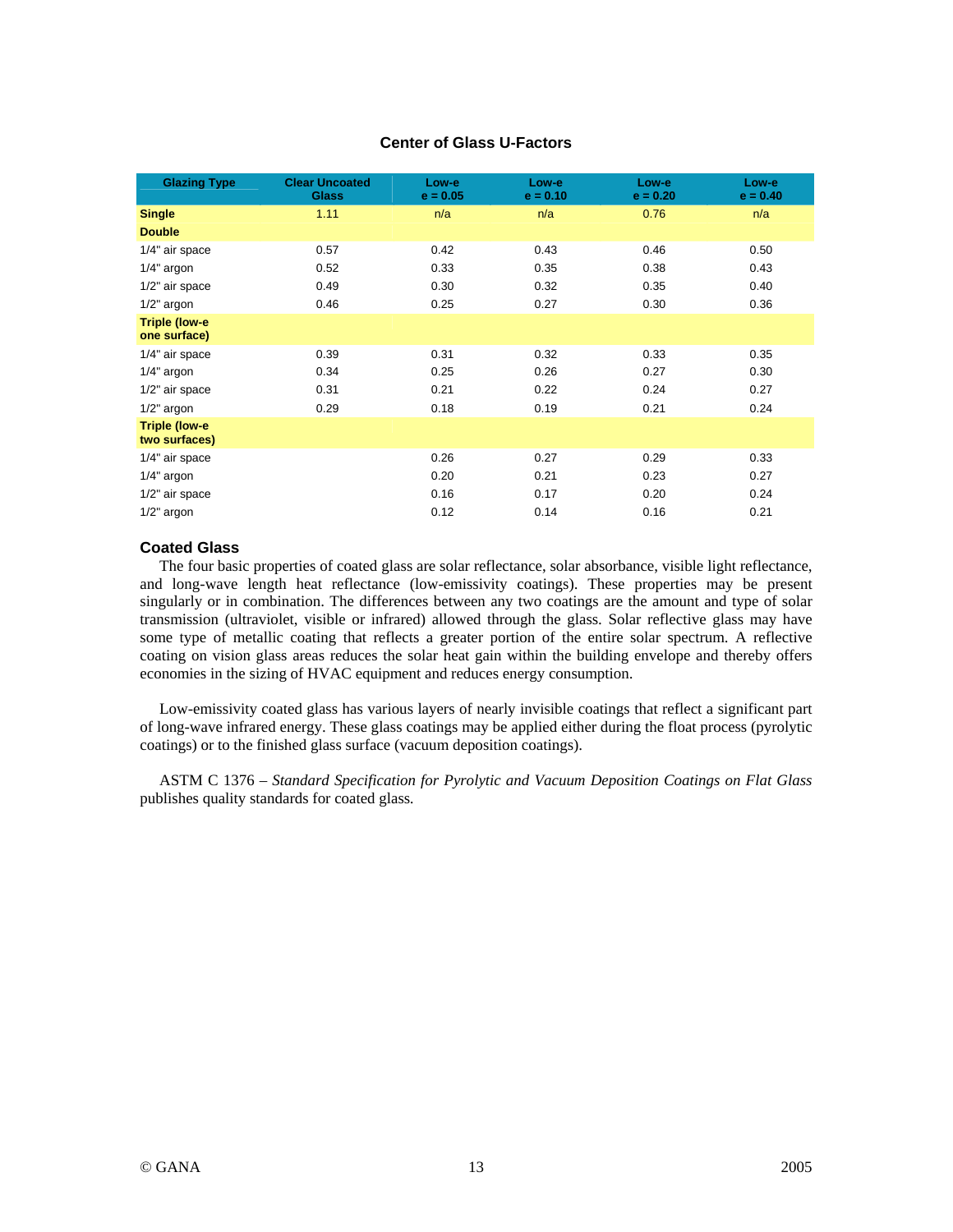# **APPENDIX 1 Member Companies**

**Glass Association of North America Flat Glass Manufacturing Division**  www.glasswebsite.com

AFG Industries, Inc. www.afg.com

Guardian Industries Corp. www.guardian.com

Pilkington North America, Inc. www.pilkington.com

PPG Industries, Inc. www.ppg.com

Visteon – Float Glass Operations www.visteon.com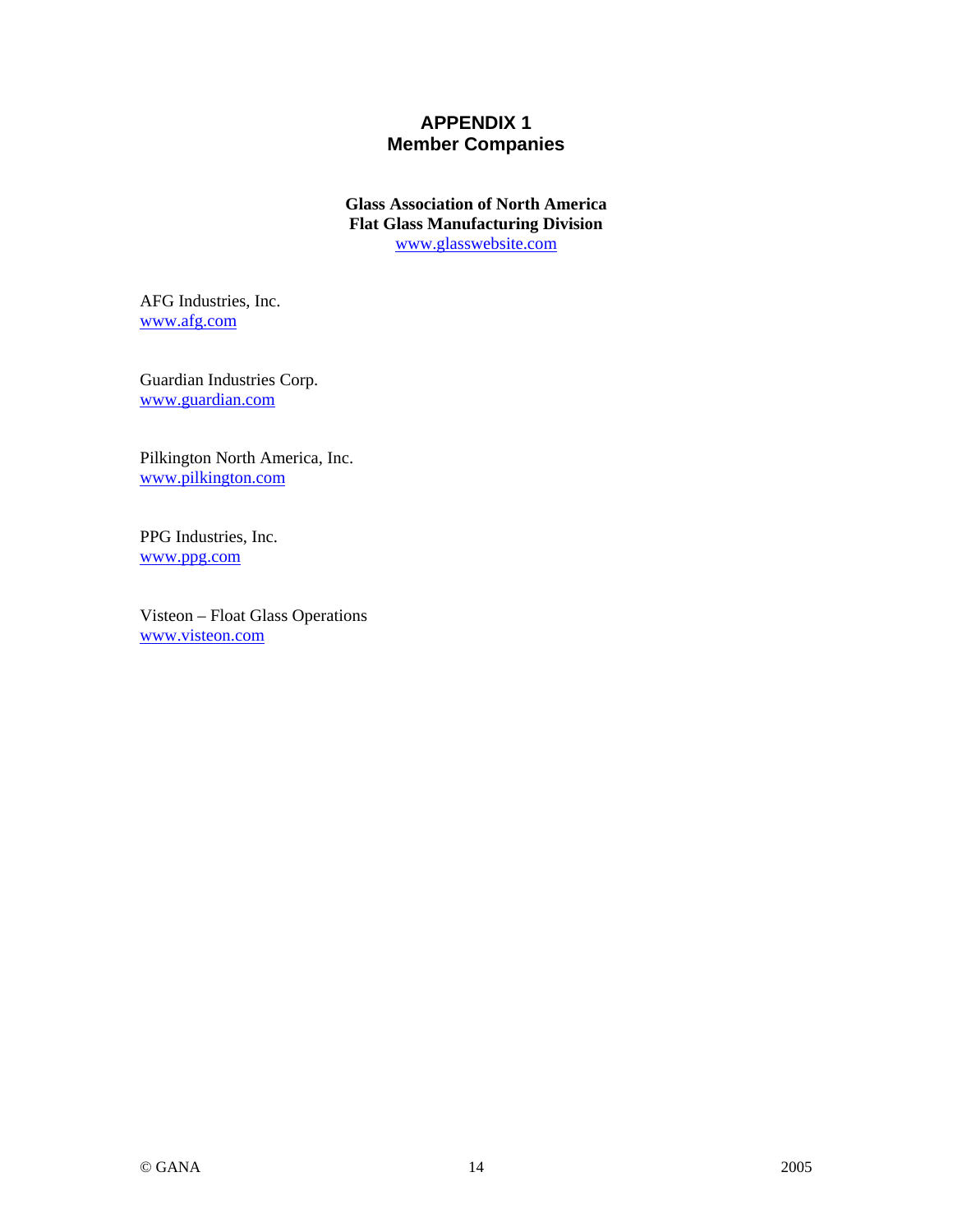# **APPENDIX 2 Referenced Standards**

| <b>ANSI Z97.1</b>       | American National Standard for Safety Glazing Materials Used in Buildings                                                   |
|-------------------------|-----------------------------------------------------------------------------------------------------------------------------|
| ASCE <sub>7</sub>       | Minimum Design Loads for Buildings and Other Structures                                                                     |
| <b>ASHRAE</b>           | Handbook of Fundamentals                                                                                                    |
| <b>ASTM C 1036</b>      | <b>Standard Specification for Flat Glass</b>                                                                                |
| <b>ASTM C 1048</b>      | Standard Specifications for Heat-Treated Flat Glass - Kind HS, Kind FT<br><b>Coated and Uncoated Glass</b>                  |
| <b>ASTM C 1172</b>      | <b>Standard Specification for Laminated Architectural Flat Glass</b>                                                        |
| <b>ASTM C 1349</b>      | Standard Specification for Architectural Flat Glass Clad Polycarbonates                                                     |
| <b>ASTM C 1376</b>      | Standard Specification for Pyrolytic and Vacuum Deposition Coatings on Flat<br>Glass                                        |
| <b>ASTM E 1300</b>      | Standard Practice for Determining the Load Resistance of Glass in Buildings                                                 |
| <b>CPSC 16 CFR 1201</b> | Safety Standard for Architectural Glazing Materials                                                                         |
| <b>NFRC 100</b>         | Procedure for Determining Fenestration Product U-factors                                                                    |
| <b>NFRC 200</b>         | Procedure for Determining Fenestration Product Solar Heat Gain Coefficients<br>and Visible Transmittance at Normal Incident |
| <b>NFRC 300</b>         | Standard Test Method for Determining the Solar Optical Properties of Glazing<br><b>Materials and Systems</b>                |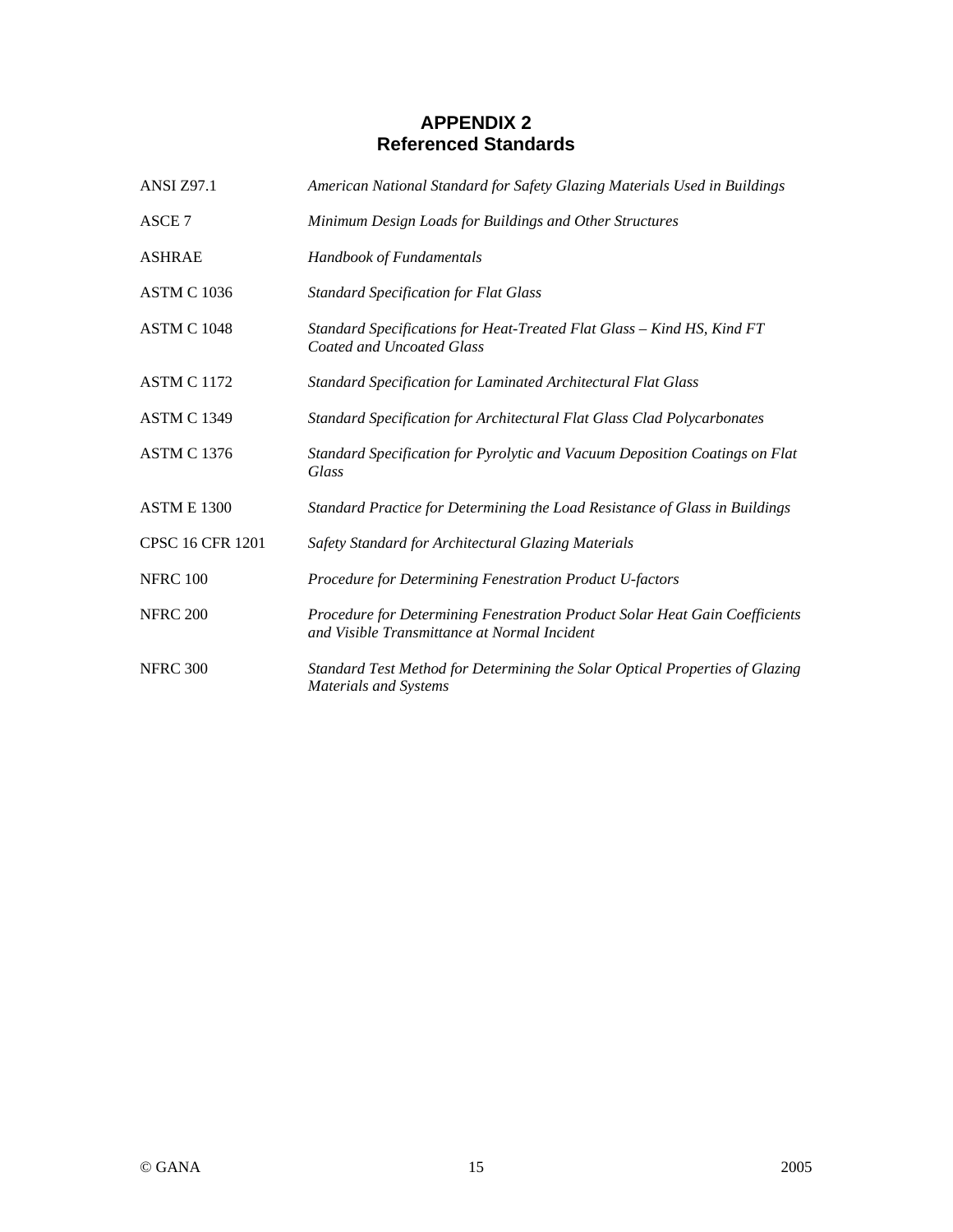# **APPENDIX 3 Technical Resources**

#### **Reference Manuals**

FGMA *Fabrication, Erection & Glazing Hours Manual* 

FGMA *Sealant Manual*

GANA *Engineering Standards Manual*

GANA *Fully Tempered Heavy Glass Door and Entrance Systems Design Guide* 

GANA *Glazing Manual*

GANA *Laminated Glazing Reference Manual*

# **Correspondence Course**

GANA *Blueprint Reading and Labor Estimating Course*

# **Glass Informational Bulletins**

| <b>GANA</b>   | 01-0300   | Proper Procedures for Cleaning Architectural Glass Products |
|---------------|-----------|-------------------------------------------------------------|
| <b>GANA</b>   | $02-1004$ | <b>Flat Glass Industry Specifications</b>                   |
| <b>GANALD</b> | $01-1003$ | Design Considerations for Laminated Glazing Applications    |
| <b>GANALD</b> | 02-0704   | Emergency Egress Through Laminated Glazing Materials        |
| <b>GANATD</b> | 02-0402   | Heat-Treated Glass Surfaces Are Different                   |
| <b>GANATD</b> | 03-1003   | Construction Site Protection of Architectural Glass         |